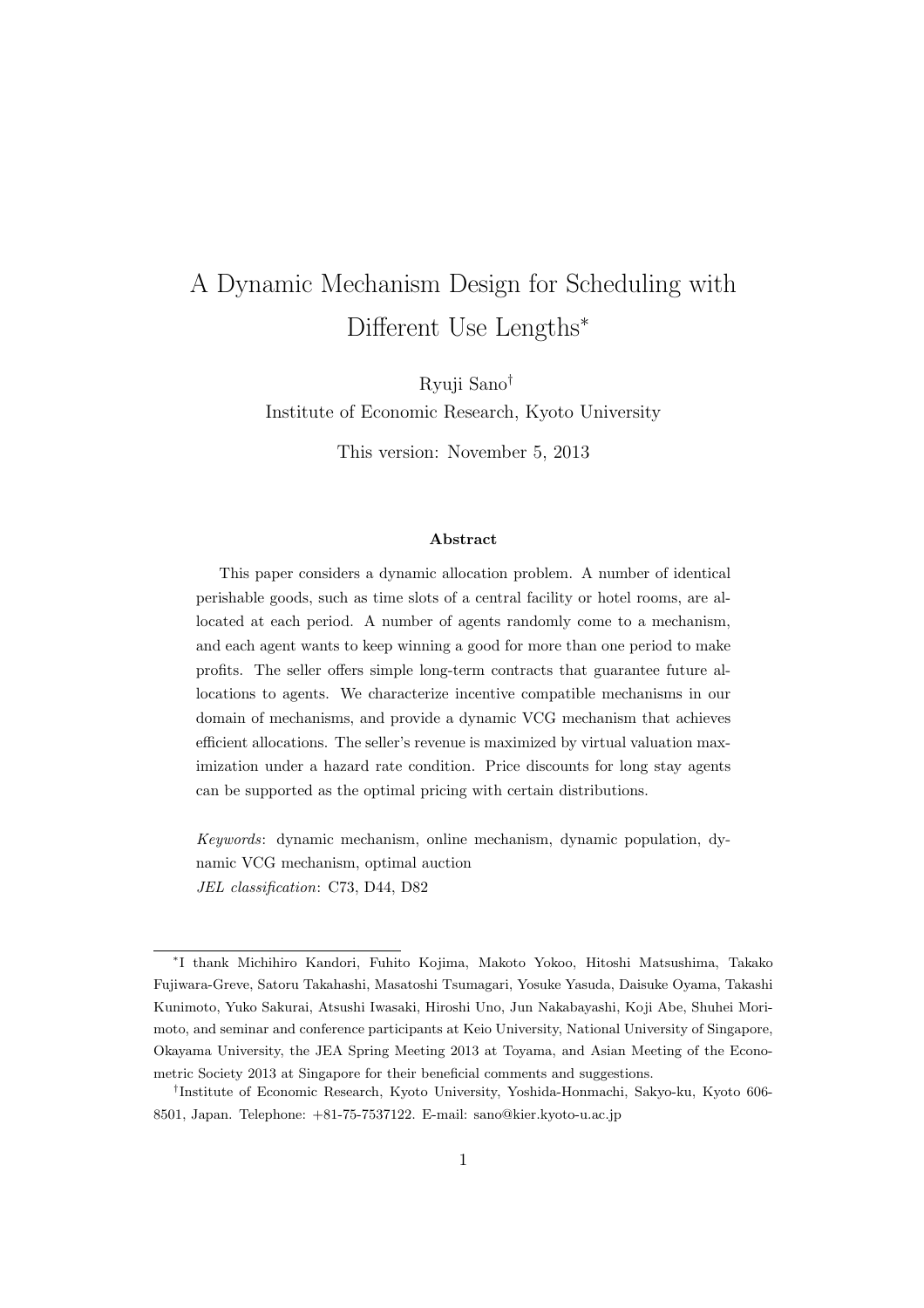# **1 Introduction**

This paper considers a dynamic allocation problem where a seller allocates many perishable objects at each period. A number of agents randomly arrive over time. Agents want to obtain at most one unit of the object at each period. However, they stay for several periods of time, and need to keep obtaining the object during their stay to earn positive profits.

A motivating example is a time-slot allocation problem. Suppose that there are a number of facilities such as city halls, meeting rooms, or shared computer servers, and time slots to use such facilities are allocated over time. Potential users (agents) randomly arrive over time, and slots of time are allocated at a time. Agents often want to use the facilities for several periods of time. For example, an academic conference or an exhibition would be held at a hotel or a convention center for several days or a week. A musician wants to hold a concert at a hall for several days. People would like to stay at a hotel for several nights, or a computer job would need a long time to complete on a server. Agents need the object for different periods to be satisfied, and the necessary period is in general private information of each agent along with the valuation. Agents thus have two dimensional type, value and time period, and earn the value only when they use the facilities for the whole of the time they need it for.

In such a case, the seller often offers long-term allocations to agents and reserves future slots for them in advance. Although a long-term contract might possibly be contingent on future events, it is frequently hard to make such a complex contract in practical situations. Only simple incomplete contracts that are not contingent on future events are available in real situations.

This paper considers a mechanism in which a seller offers simple long-term contracts to agents. Agents randomly arrive over time, having a two dimensional type: valuation and time period. Each agent earns a value only if he gets the object for the length of the period. A seller or a mechanism designer offers an  $m_i$ -period simple contract to an agent when he arrives. A simple contract specifies a sequence of allocations to an agent regardless of future events.

We focus on dynamic direct mechanisms by the revelation principle. We characterize incentive compatible mechanisms, and provide an efficient mechanism and a revenue-maximizing mechanism in our domain of mechanisms. The standard man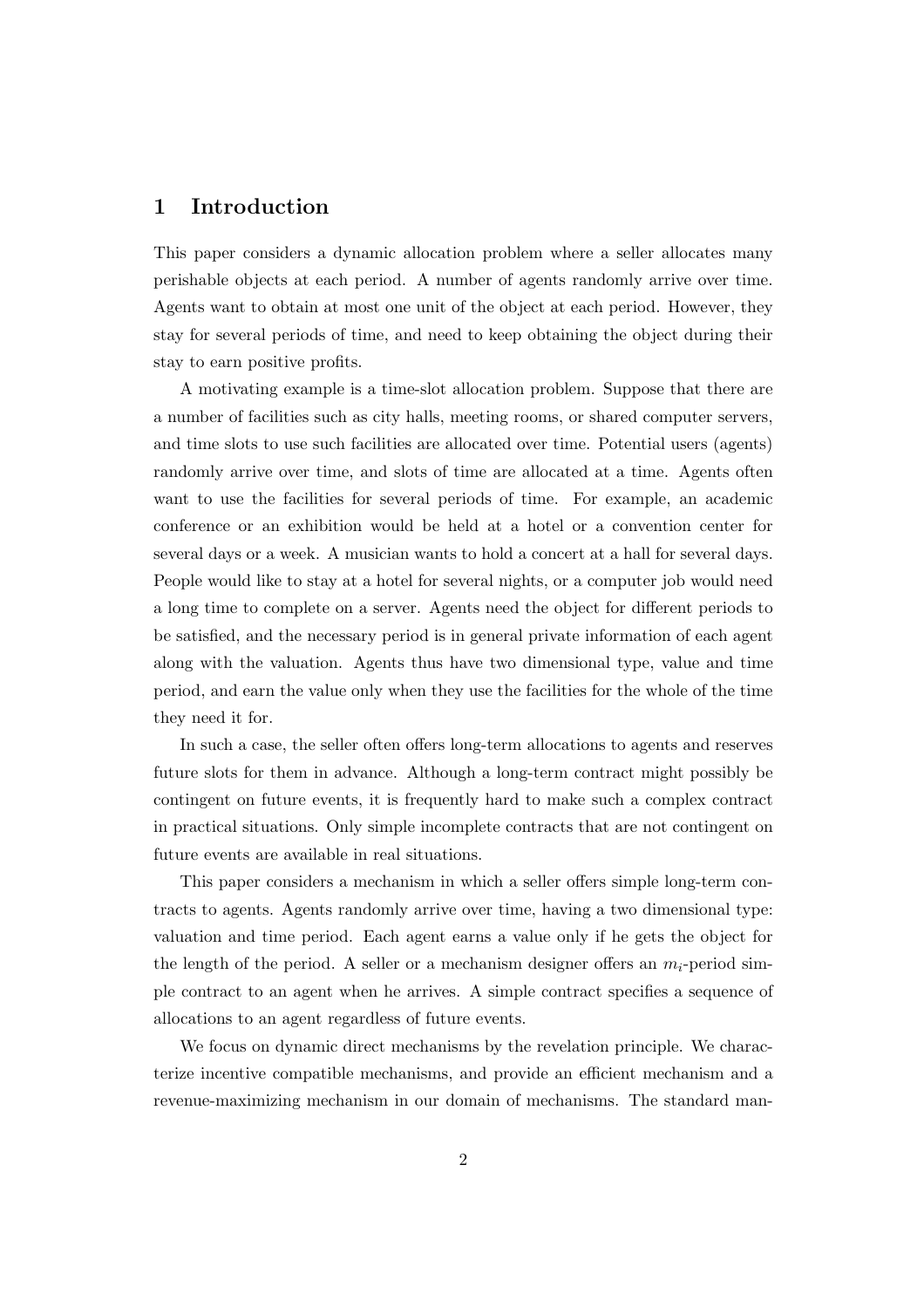ner in mechanism design is applied to a dynamic allocation problem of our situation. Given a period type, incentive compatibility requires that the allocation policy for an agent is increasing in his valuation, and that the payment is determined by the envelope theorem formula. In addition, to ensure reporting true period types, the allocation policy needs to satisfy a weak notion of monotonicity on period types. We show that these conditions are also sufficient for incentive compatibility.

We then provide an efficient mechanism and a revenue-maximizing mechanism. The efficient mechanism is straightforwardly provided as an extension of the wellknown Vickrey-Clarke-Groves mechanism. Each agent pays the expected externality that he gives to the other current agnets and future agents. The revenue-maximizing or the optimal mechanism is provided as in Myerson (1981). We show that the optimal allocation policy maximizes the discounted virtual valuations under a monotone hazard rate condition. By introducing the notion of residual periods of objects, both the efficient and the optimal allocation policies are described in tractable forms.

In the single unit case, the optimal allocation policy is distorted toward the way that long-stay agents can be more favored than in the efficient allocation policy. In addition, in the optimal pricing, there can exist price discouts in the per period sense for long-stay agents, which is often observed in the real world. However, such a long-stay discount is not robust. The existence of long-stay discout or long-stay premium depends on the type and population distributions.

The contribution of the paper is to formulate a model of a dynamic allocation problem, which has not been covered by preceding studies but is often observed in practical situations. Although several studies such as Bergemann and Valimaki (2010), Pai and Vohra (2011), and Pavan et al. (2009) consider similar environments, they do not consider long-term contracts investigated in this paper. In addition, we characterize incentive compatibility and provide an optimal mechanism in a situation where agents have two dimensional types in a special form. Although the allocation problem is dynamic and complex for the seller, we can deal with the problem in a standard manner. We can also specify the effcient or the optimal mechanisms in several cases, whereas those in preceding studies are complicated and it is typically hard to specify the detail.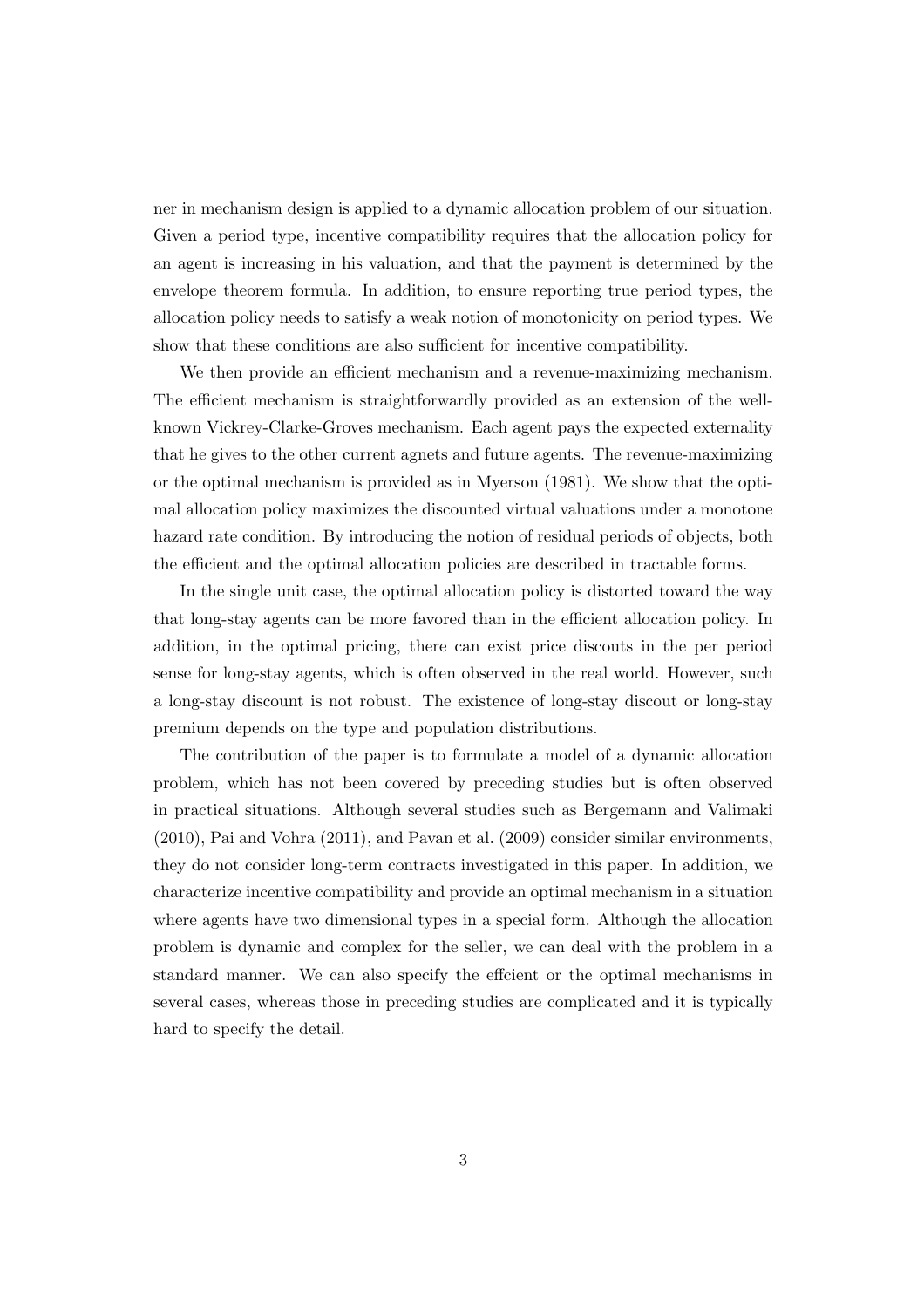### **1.1 Related Literature**

In recent years, there have been a number of studies on dynamic auction design.<sup>1</sup> Dynamic auction design in an environment where agents strategically arrive and depart is often called online mechanism design, and has been investigated in the fields of computer sciences and operations research (Lavi and Nisan, 2000).

Parkes and Singh (2003), Mierendorff (2009), and Pai and Vohra (2011) consider an allocation problem of durable goods, such as air tickets sales and hotel room reservations. Buyers arrive over time, stay for several periods, and participate in auctions during the stay. They want to buy an object at most once in their stay. Parkes and Singh (2003) extend the Vickrey-Clarke-Groves mechanism to the case where buyers strategically choose their arrival and departure time. Mierendorff (2009) and Pai and Vohra (2011) characterize incentive compatible and individually rational mechanisms and investigate the optimal mechanism.

Hajiaghayi et al. (2005) and Parkes (2007) consider a perishable goods case such as scheduling of facilities in the presence of strategic arrivals and departures. They consider incentive compatible mechanisms and investigate the efficiency of an allocation policy. Porter (2004) considers a dynamic mechanism in the context of a computer job assignment on a server, and introduce the notion of job length, which corresponds to period type in this paper.

Vulcano et al. (2002), Gershkov and Moldovanu (2009, 2010), Board and Skrzypacz (2010), and Said (2012) consider that agents randomly come to a mechanism. Vulcano et al. (2002) and Gershkov and Moldovanu (2009, 2010) consider the efficient or the revenue-maximizing durable goods sales in which agents are impatient and short-lived. Board and Skrzypacz (2010) also consider a durable goods sale in which agents are patient and stay until the deadline of the sale. Said (2012) considers a perishable goods case. Buyers arrive at random, and stay in the next period with a positive probability common among buyers. He shows that the outcomes in the efficient or the optimal mechanisms can be achieved by repeated ascending auctions in a perfect Bayesian equilibrium.

Most of these papers consider the situation where agents stay in a mechanism for

<sup>1</sup>See Bergemann and Said (2011) for a review. Dynamic mechanism design is also called online mechanism design especially in the fields of operations research and computer sciences. See also Parkes (2007).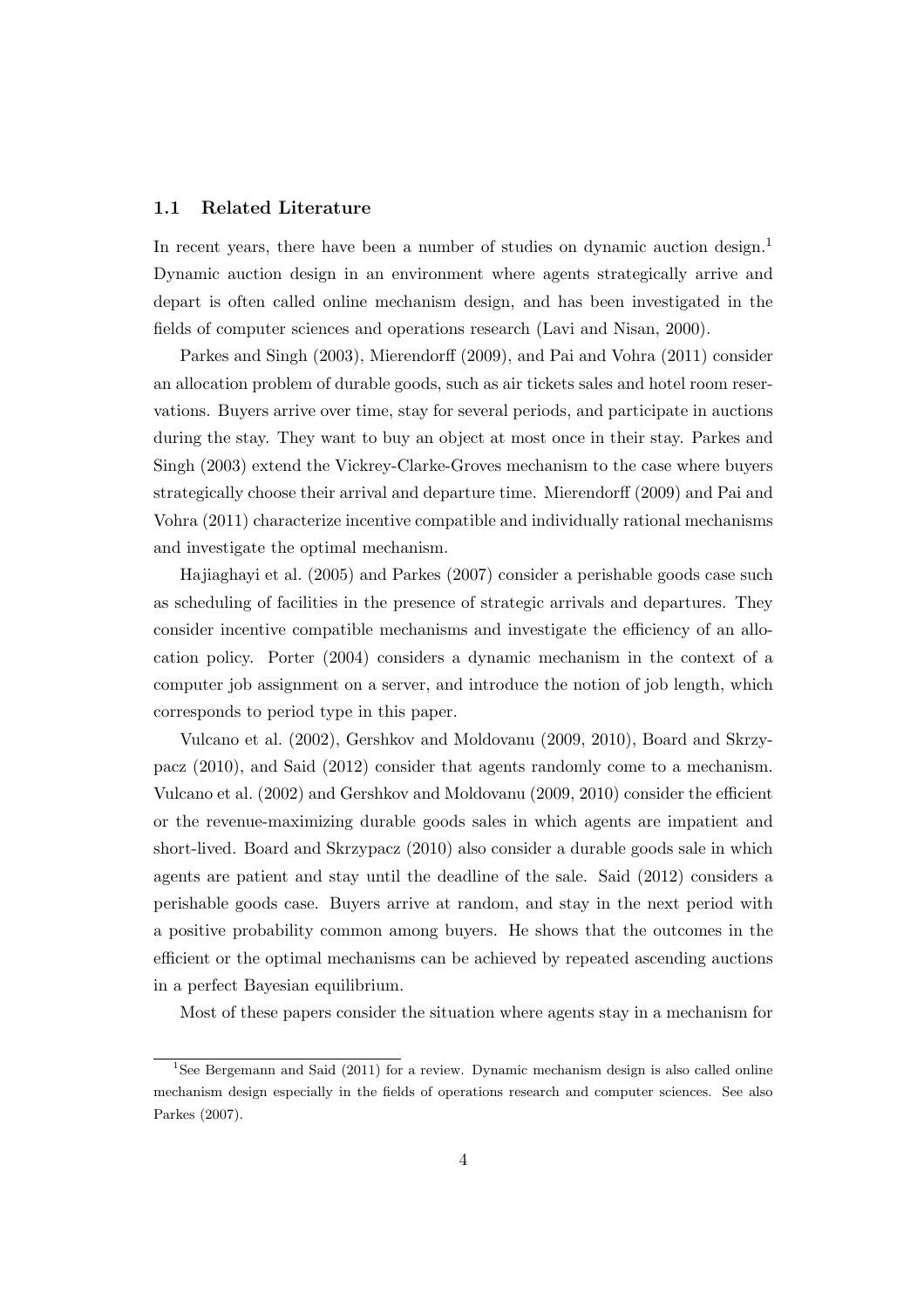a long time and want to win an auction at most once. Hence, agents stay until they win an object, and they are supposed to exit once they win. In other words, agents are assumed to evaluate intertemporal objects as perfect substitutes. On the other hand, our model considers the case where agents evaluate intertemporal objects as perfect complements.

There are also studies on a similar dynamic allocation problem with dynamic information. Bergemann and Valimaki (2010) consider an infinitely repeated allocation problem with a type of agent being drawn at each period by a Markov process. They formulate an incentive compatible efficient mechanism called "dynamic pivot mechanism," which is an extension of the Vickrey-Clarke-Groves mechanism. Athey and Segal (2007) consider a similar situation and provide an efficient budget-balancing mechanism. Pavan et al. (2009) and Kakade et al. (2011) characterize incentive compatibility and provide revenue equivalence in a dynamic information model.

The remainder of the paper is as follows. In section 2, we provide a model of the time-slot scheduling problem. We explain agents' preferences and the domain of dynamic mechanisms. In section 3, we characterize incentive compatible mechanisms, and show a revenue equivalence result. In section 4, we provide the dynamic VCG mechanism. We show that truthful reporting is a dominant strategy equilibrium in the dynamic VCG mechanism. In section 5, we provide the revenue-maximizing mechanism. We show that the revenue-maximizing allocation policy maximizes the virtual welfare under the monotone hazard rate condition. We also investigate the optimal pricing in a special case.

# **2 The Model**

We consider an environment with independent and private values in a discrete-time model. *K* identical objects, such as time slots of a city hall or facilities, are supplied at each period  $t = 1, \ldots, T$ . Suppose  $T \leq \infty$ ; time horizon is either finite or infinite. For simplicity, we consider the infinite horizon. Objects are non-storable and perish at the end of each period. At each period, a finite number of agents enter a mechanism. The set of entrants at *t* is denoted by  $N^t$ . Each agent at each period is ex ante homogeneous, and the number of entrants  $|N^t|$  is an i.i.d. random variable at each period. Each entrant wants to own at most one unit of the object at a period. The set of agents having entered by *t* is denoted by  $\mathcal{N}^t \equiv \bigcup_{s \leq t} N^s$ . An allocation at *t* is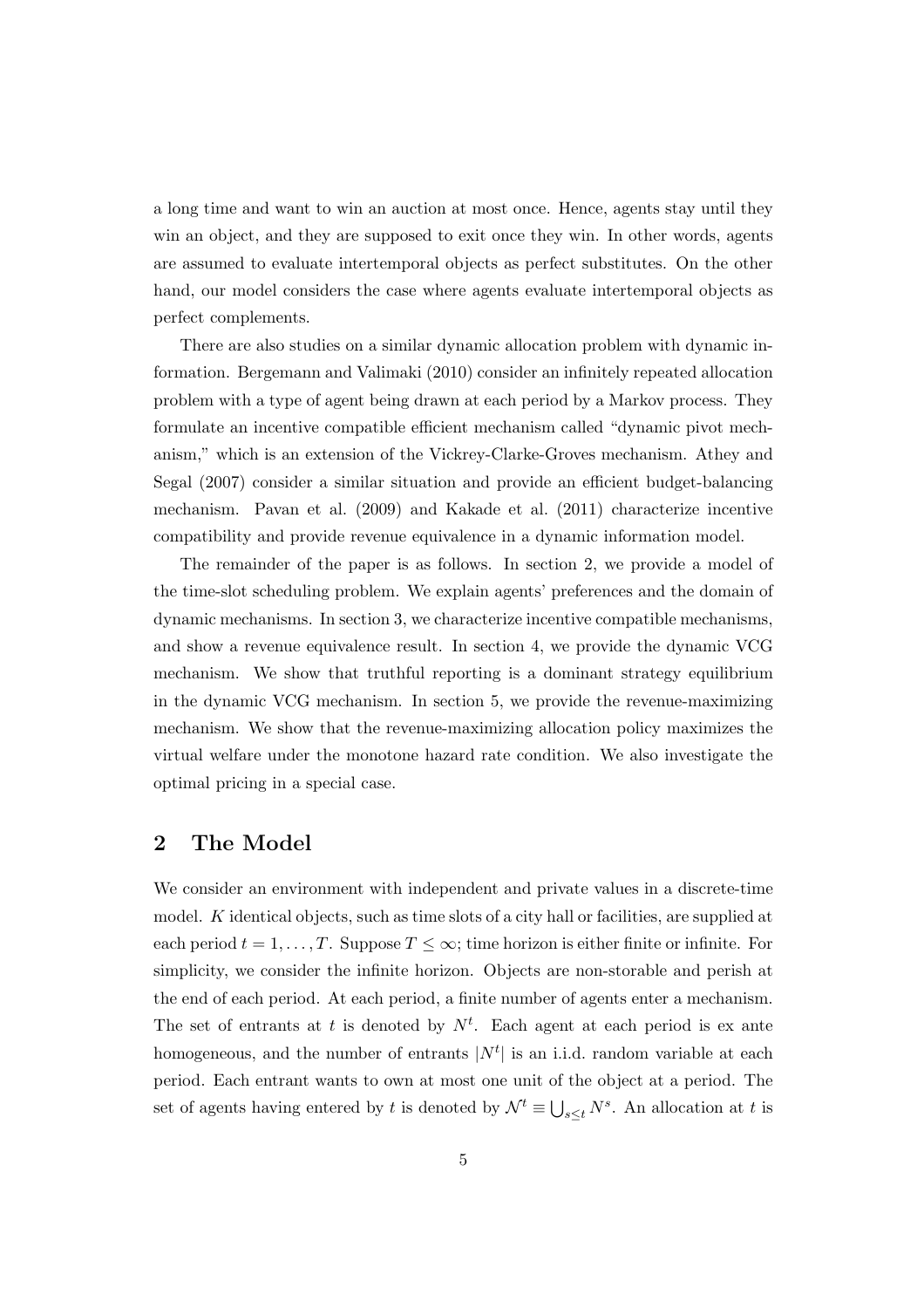denoted by  $a^t = (a_i^t)_{i \in \mathcal{N}^t}$ . And,  $a_i^t \in [0, 1]$  denotes the probability of obtaining the object at *t*. An allocation  $a^t$  is said to be *feasible at t* if  $\sum_i a_i^t \leq K$  and  $a_i^t = 0$  for any *i* who is not in the mechanism at *t*.

Agents and the seller discount future payoffs by a common factor  $\delta \in (0,1)$ . Each agent *i* has his/her private information  $\theta_i \equiv (V_i, l_i) \in [0, \bar{V}] \times \{1, \ldots, L\} \equiv \Theta_i$ . Agent *i* of type  $\theta_i = (V_i, l_i)$  stays in a mechanism for at least  $l_i$  periods. When agent *i* of type  $\theta_i$  enters at *t*, *i*'s utility evaluated at *t* is given by

$$
u_i = \begin{cases} V_i - \sum_{s=t}^{\infty} \delta^{s-t} p_i^s & \text{if } a_i^s = 1 \text{ for } \forall s \in \{t, \dots, t + l_i - 1\}, \\ -\sum_{s=t}^{\infty} \delta^{s-t} p_i^s & \text{otherwise,} \end{cases}
$$
(1)

where  $p_i^s$  denotes *i*'s payment at *s*. Agent *i* earns a total profit  $V_i$  only if he owns the object for  $l_i$  periods of time.<sup>2</sup> Otherwise, agent *i* earns nothing. We call  $V_i$ , *valuation type* and  $l_i$ , *period type*. Each agent's type  $\theta_i$  is independently drawn from an identical distribution *F* on  $\Theta_i$ . Let  $F(\cdot|l_i)$  be the cumulative distribution function conditional on  $l_i$ . Given any  $l_i$ ,  $F(\cdot | l_i)$  has a density function  $f(\cdot | l_i) \geq 0$  for all  $V_i$ . In addition,  $f(l_i) \equiv \int_0^{\bar{V}} f(V_i, l_i) dV_i$  denotes the probability that an agent's period type is  $l_i$ .

The seller offers a long-term contract for *i*. Each agent signs only one contract when he enters a mechanism.<sup>3</sup> There is no renegotication and a contract is never revised or interrupted before expiration. A contract for *i* at  $t$ ,  $z_i^t$ , consists of its term, and a sequence of allocations and payments for  $i: z_i^t \equiv \{a_i^s, p_i^s\}_{s=t}^{t+m_i-1}$ . The contract term is denoted by  $m_i$ , which is assumed to be deterministic. Goods allocation  $a_i^s$  is assigned at *s* with payment  $p_i^s$ . We limit attention to simple package contracts that depend only on current history. Further, goods allocation is probabilistic only in the first period of the contract. When  $a_i^t \in (0,1)$ , *i* obtains an object with probability  $a_i^t$  at *t*, and the allocation realized at *t* is assigned with probability 1 in the later periods until its expiration. In other words, probability is assigned not on periodic allocations but on a package of  $m_i$ -period allocations  $(a_i^t, \ldots, a_i^{t+m_i-1}) = (1, \ldots, 1)$ . Let  $\bar{a}_i^t \in \{0, 1\}$  be realized allocation for *i* at *t*.

Note that two contracts  $z_i^t$  and  $\tilde{z}_i^t$  with identical terms and allocations are indifferent for *i* whenever  $\sum \delta^{s-t} p_i^s = \sum \delta^{s-t} \tilde{p}_i^s$ . Hence, abusing notation, a contract can be denoted by  $z_i^t = (a_i, m_i, p_i)$ , where  $a_i$  denotes the (random) allocation at *t*,  $m_i$ 

<sup>&</sup>lt;sup>2</sup>Note that total profit  $V_i$  is evaluated at  $t$ .

 ${}^{3}$ If an agent rejects a contract, then he leaves the mechanism and gets payoff 0.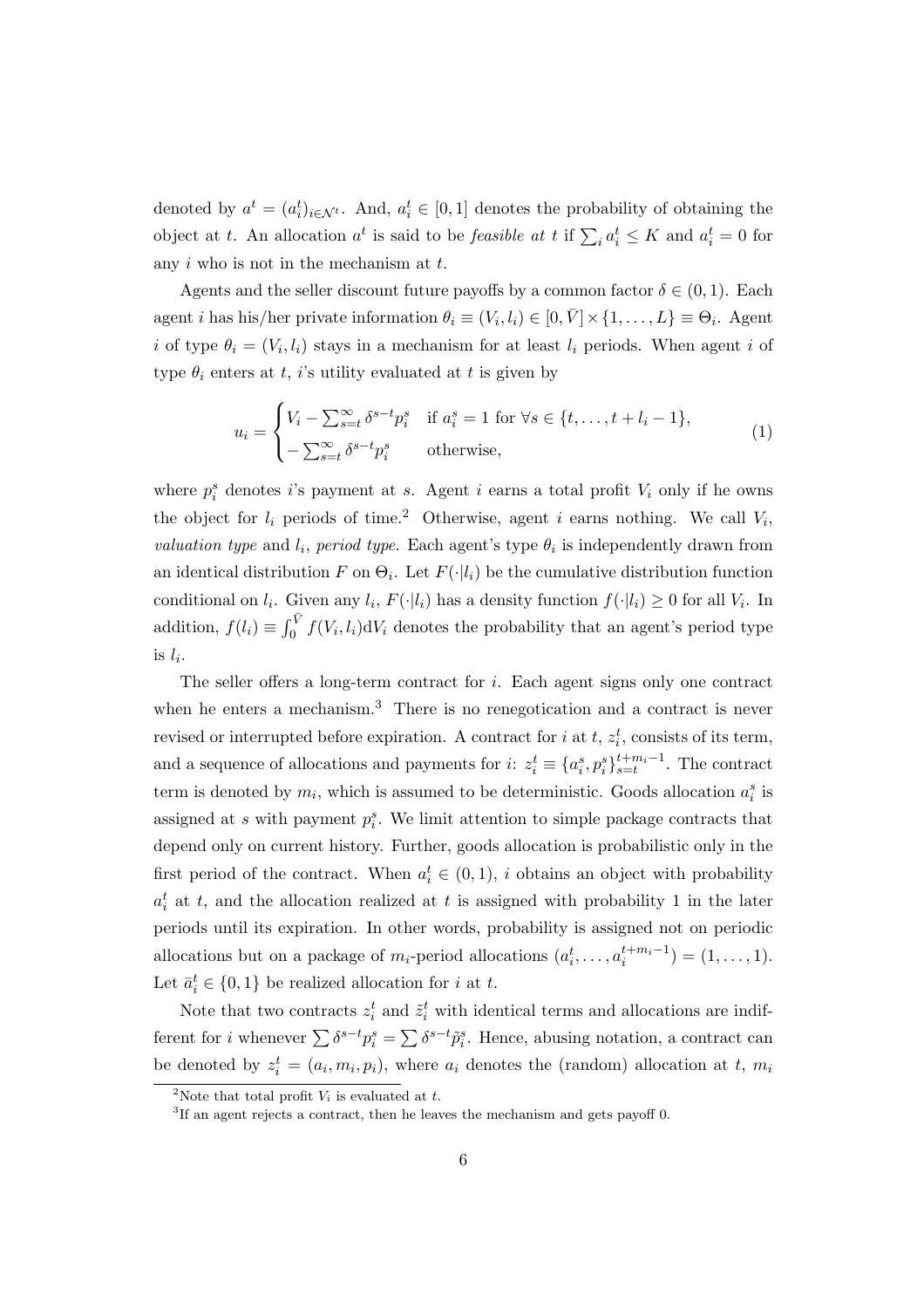denotes the contract term, and  $p_i \equiv \sum \delta^{s-t} p_i^s$ . The set of enforcable contracts for *i* is denoted by  $Z_i \equiv [0,1] \times \{1,\ldots,L\} \times \mathbb{R}$ . The set of bundles of contracts at *t* is denoted by  $Z^t \equiv \times_{i \in \mathcal{N}^t} Z_i$ . For a contract  $z_i^t = (\tilde{a}_i, \tilde{m}_i, \tilde{p}_i)$ , we use the following notations for the corresponding components:  $a_i(z_i^t) = \tilde{a}_i$ ,  $m_i(z_i^t) = \tilde{m}_i$ , and  $p_i(z_i^t) = \tilde{p}_i$ . In addition,  $\bar{a}_i(z_i^t)$  denotes the realized allocation from contract  $z_i^t$ .

**Remark 1** We restrict the domain of contracts (mechanisms) to incomplete "package contracts," and discuss the efficiency or revenue maximization in the restricted domain. One may consider complete contracts that are contingent on future events. In fact, our model can be included in that of Bergemann and Valimaki (2010) by redefining the notion of agents' types, and fully efficient allocations are implemented by their "dynamic pivot mechanism." However, it is typically intractable to have a specific allocation policy.

### **2.1 Dynamic Direct Mechanisms**

We assume that each agent cannot manipulate the arrival time. However, they may manipulate their departures or period types. We also assume that each agent does not observe the past history or the number of the current agents  $N<sup>t</sup>$  when making a report. This assumption would be natural in many practical situations such as facility scheduling and hotel room assignments. The assumption can also be interpreted as the case where the seller hides the past events so that agents' incentive constraints are the weakest. One might consider the case in which agents observe some information about the past events. In such a case, an incentive constraint is necessary for every history. We will see that the results of the paper remain the same even in such cases.

We can apply the revelation principle, and we limit attention to dynamic direct mechanisms. Each agent reports the type to the seller or the mechanism designer at the arrival time. Then, the seller offers a contract to each agent just once at his arrival time.

At each *t*, each entrant  $i \in N^t$  makes a report  $\gamma_i^t = (\hat{V}_i, \hat{l}_i) \in \Theta_i$ . The profile of types at *t* is denoted by  $\theta^t \equiv (\theta_i)_{i \in N^t}$ . The seller makes a contract for each  $i \in N^t$ based on the vector of reports  $\gamma^t \in \Theta^t \equiv \prod_{i \in N^t} \Theta_i$  and history up to *t*:

$$
h_t = (N^1; \gamma^1, z^1, N^2; \dots; \gamma^{t-1}, z^{t-1}, N^t).
$$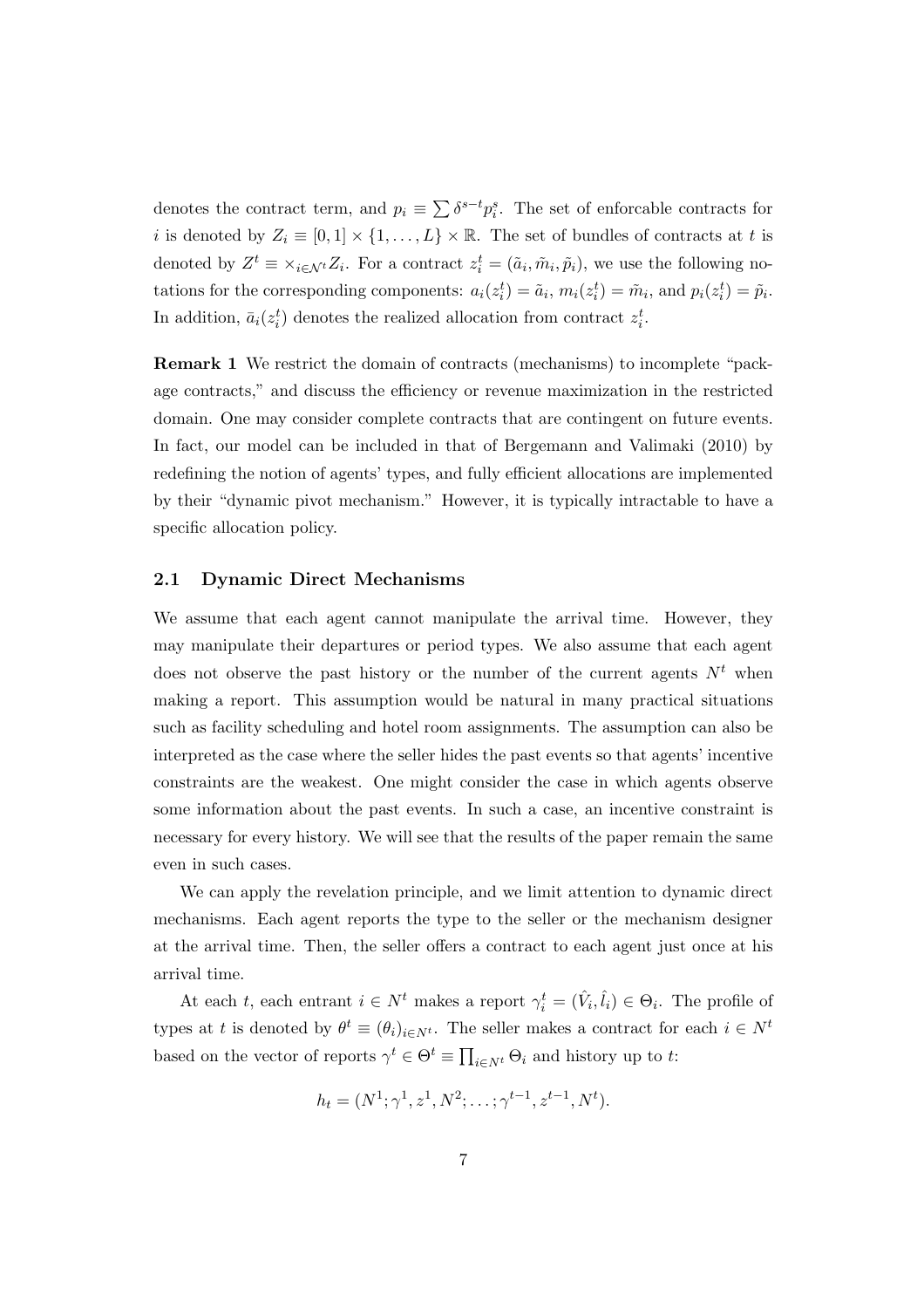Let  $\mathcal{H}_t$  be the set of possible history at *t*. A mechanism is denoted by  $\{z^t\}_{t=1}^{\infty}$ , where

$$
z^t: \Theta^t \times \mathcal{H}_t \to Z^t.
$$

A mechanism is *feasible* if  $z_i^t = \emptyset$  for all  $i \notin N^t$  and if  $\sum_{i \in N^t} a_i(z_i^t) \leq K_t$ , where  $K_t$ denotes the number of units that are available for the current entrants.<sup>4</sup>

For a profile of reports  $\gamma^t = (\gamma^t_j)_{j \in N^t}$  at *t*, an entrant *i* at *t* earns payoff

$$
u_i(\gamma^t, \theta_i, h_t) = a_i(z_i^t(\gamma^t, h_t)) \mathbb{I}_{\{m_i(z_i^t) \ge l_i\}} V_i - p_i(z_i^t(\gamma^t, h_t)),
$$
\n(2)

where  $\mathbb I$  denotes the indicator function that is 1 if the associated condition holds. Because of verifiability of contracts, we assume that agents can observe the history after the enforcement of their contracts. Let  $U_i(\theta^t, h_t) \equiv u_i((\theta_i, \theta^t_{-i}), \theta_i, h_t)$ , which indicates *i*'s payoff when every entrant at *t* reports true information.

A bidder's strategy is a mapping  $\gamma_i : \Theta_i \to \Theta_i$ . Given that the others report their true types, agent *i*'s interim expected payoff is

$$
\pi_i(\gamma_i^t, \theta_i) = \mathbb{E}[u_i(\gamma_i^t, \theta_{-i}^t, \theta_i, h_t)].
$$
\n(3)

Each agent's expected payoff at *t* is also written as

$$
\pi_i(\gamma_i^t, \theta_i) = \alpha_i(\gamma_i^t, l_i)V_i - q_i(\gamma_i^t), \tag{4}
$$

where

$$
\alpha_i(\gamma_i^t, l_i) = \mathbb{E}\big[a_i(z_i^t(\gamma_i^t, \theta_{-i}^t, h_t))\mathbb{I}_{\{m_i(z_i^t) \ge l_i\}}\big] \tag{5}
$$

and

$$
q_i(\gamma_i^t) = \mathbb{E}\big[p_i(z_i^t(\gamma_i^t, \theta_{-i}^t, h_t))\big].\tag{6}
$$

Let  $\Pi_i(\theta_i) \equiv \pi_i(\theta_i, \theta_i)$ , which denotes the expected payoff when *i* reports his true information. Note that agent *i*'s "winning probability"  $\alpha_i$  depends on *i*'s true period type  $l_i$  through the indicator function. Abusing notations, let  $\alpha_i(V_i, l_i) \equiv$  $\alpha_i((V_i, l_i), l_i)$ , which indicates the winning probability when reporting the true period type.

Incentive compatibility and individual rationality are defined in a standard manner.

<sup>&</sup>lt;sup>4</sup>See Section 4 for a formal definition of  $K_t$ .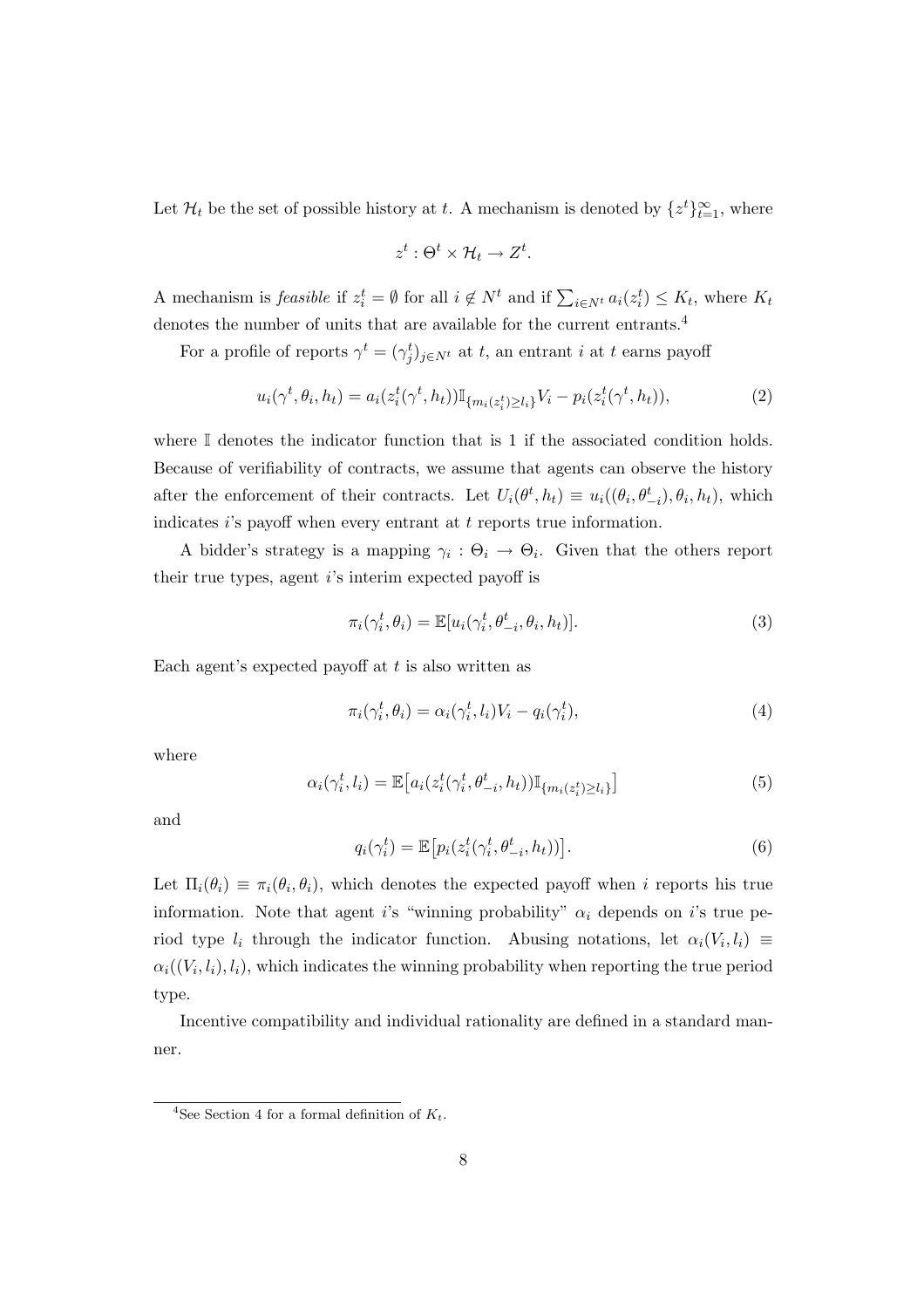**Definition 1** A dynamic direct mechanism is *(Bayesian) incentive compatible* if for all *i*, all *t*, all  $\theta_i$ , and all  $\gamma_i^t$ ,

$$
\Pi_i(\theta_i) \geq \pi_i(\gamma_i^t, \theta_i).
$$

In addition, a mechanism is *individually rational* if for all *i*, all *t*, and all  $\theta_i$ ,  $\Pi_i(\theta_i) \ge$ 0.

**Definition 2** A dynamic direct mechanism is *dominant strategy incentive compatible* if for all *i*, all *h*<sub>*t*</sub>, all *θ*, and all  $\gamma_i^t$ ,

$$
U_i(\theta^t, h_t) \ge u_i((\gamma_i^t, \theta_{-i}^t), \theta_i, h_t).
$$

Note that by the ex post availability of the history, the dominant strategy incentive compatibility is a little stronger than the standard definition in the sense that the incentive compatibility is imposed for every history.

**Remark 2** In a dynamic environment, it is hard to construct a dominant strategy incentive compatible mechanism in general. This is because future agents can play a strange strategy contingent on history, which prevents truthtelling from being optimal. Most of the related studies consider ex post incentive compatibility or periodic ex post incentive compatibility (Bergemann and Valimaki, 2010). However, in our model, the payoff of an entrant *i* at *t* is determined only by the current entrants and past agents, and future events are independent from *i*'s payoff. Thus, we can establish dominant strategy incentive compatible mechanisms as we do later.

# **3 Characterization of Incentive Compatibility**

We characterize incentive compatible mechanisms. In this section, we restrict the domain of mechanisms such that each contract term is set to agent's reported period type.

**Assumption 1** Every dynamic direct mechanism satisfies  $m_i(z_i(\theta^t, h_t)) = l_i$  for all *t*, all  $h_t$ , all  $i \in N^t$ , and all  $\theta^t$ .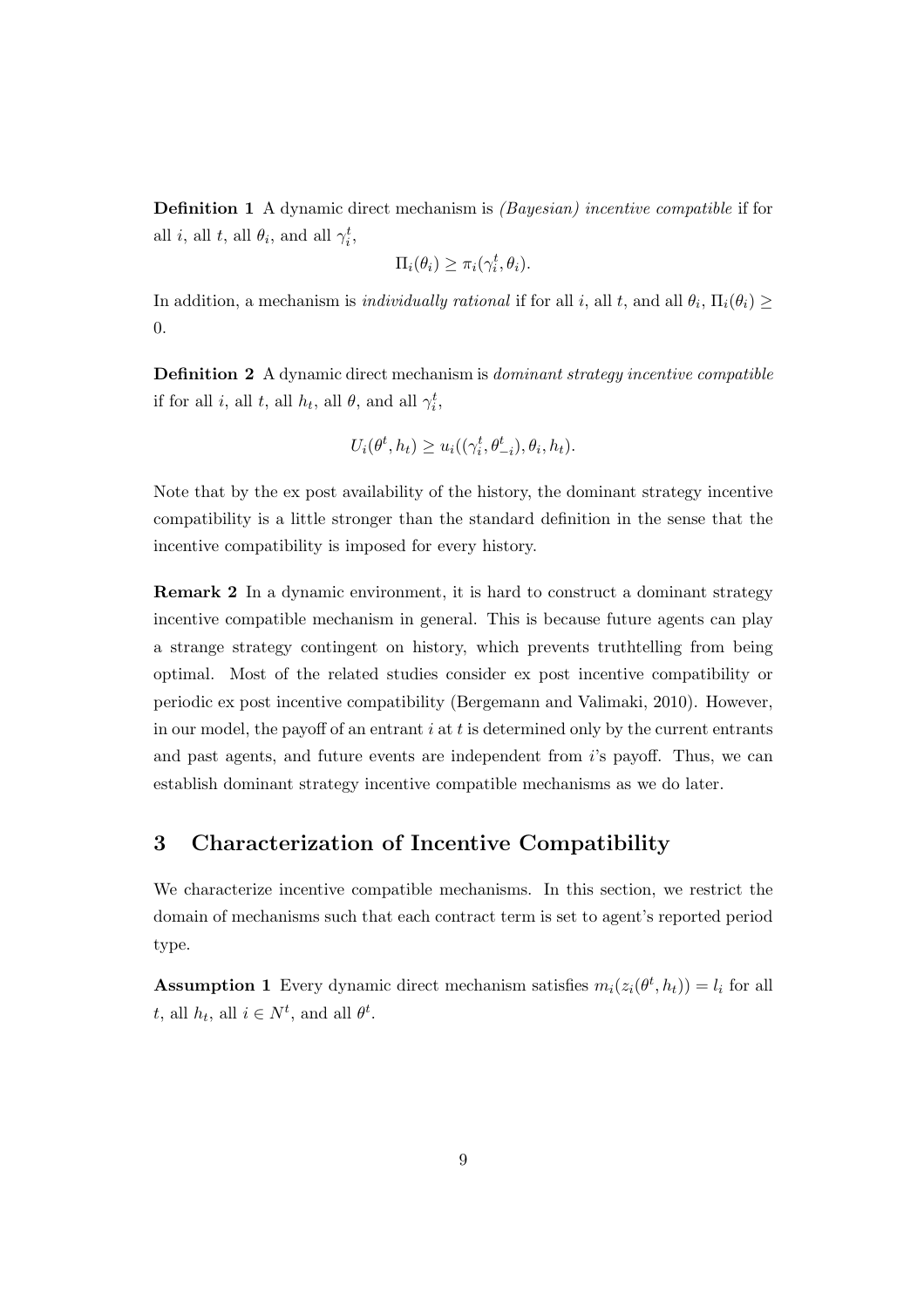This restriction would be natural.<sup>5</sup> As we will verify later, it does not reduce the efficiecy in an efficient mechanism design.

Note that since each agent reports his type only once at his unmanipulatable entry period, a dynamic direct mechanism is just static for each agent. Thus, if we suppose that each agent never manipulates his period type, incentive compatibility is characterized in a standard manner (Myerson, 1981).

**Lemma 1 (Myerson, 1981)** *Suppose each agent reports the true period type. Then*  $\gamma_i(\theta_i) = \theta_i$  *maximizes i*'s expected payoff if and only if

*1.*  $\alpha_i(V_i, l_i)$  *is weakly increasing in*  $V_i$  *for every*  $l_i$ *, and* 

2. 
$$
\Pi_i(V_i, l_i) = \Pi_i(0, l_i) + \int_0^{V_i} \alpha_i(\nu, l_i) d\nu
$$
 for all  $V_i$  and  $l_i$ .

The following theorem is our first main theorem of the paper. An additional condition on the allocation rule is necessary in order to ensure that agents report true period types.

**Theorem 1** *Suppose Assumption 1. A dynamic direct mechanism is incentive compatible if and only if for all i,*

- *1.*  $\alpha_i(V_i, l_i)$  *is weakly increasing in*  $V_i$  *for every*  $l_i$ *,*
- 2.  $\int_0^{V_i} \alpha_i(\nu, l_i) d\nu$  *is weakly decreasing in*  $l_i$  *for every*  $V_i$ *, and*
- *3. there exists a worst-case payoff*  $\mathbf{I}$ <sub>*i*</sub> *independent from*  $l_i$ *, and*

$$
\Pi_i(V_i, l_i) = \underline{\Pi}_i + \int_0^{V_i} \alpha_i(\nu, l_i) d\nu \tag{7}
$$

*for all*  $V_i$  *and all*  $l_i$ *.* 

**Proof.** See Appendix.

Note that Π*i*(0*, li*) does not depend on *l<sup>i</sup>* . Preceding studies (Mierendorff, 2009; Pai and Vohra, 2011) also derive a similar condition with ours in a model of strategic arrival and departure. Pai and Vohra (2011) characterize incentive compatible

<sup>&</sup>lt;sup>5</sup>In preceding studies such as Parkes and Singh (2003), Hajiaghayi et al. (2005), and Pai and Vohra (2011), there is explicitly no assumption corresponding to Assumption 1. In their model, however, agents determine their arrival and departure times *outside of* a mechanism. Thus, we can interpret a similar assumption is implicitly imposed.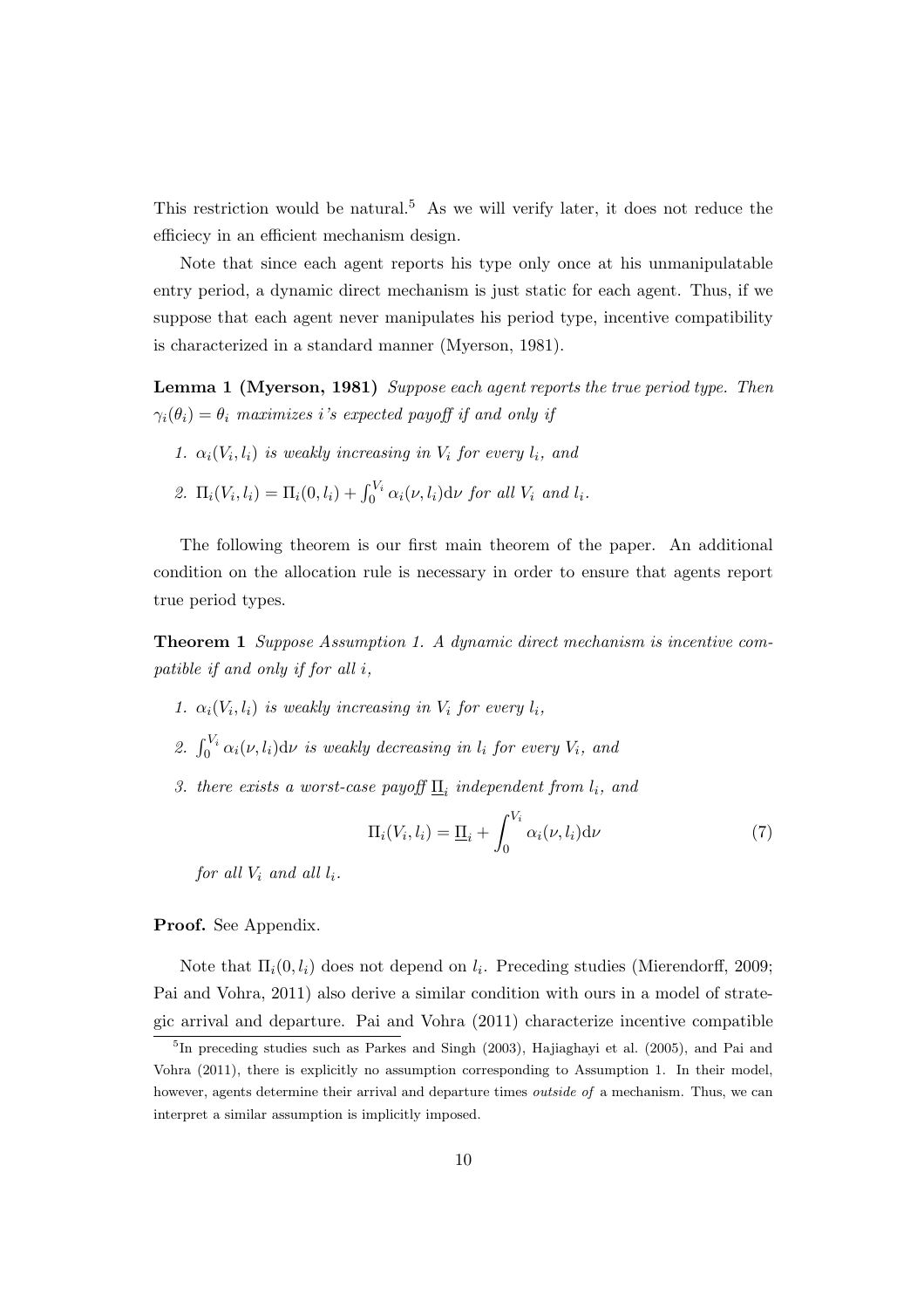mechanisms in the case where goods are durable and agents want to win only once during their stay. These studies characterize incentive compatibility along with the binding individual rationality; i.e., they *assume* the expected payoff when value is 0 is 0. It is worthy noting that Theorem 1 does not use the individual rationality.

Preceding studies introduce a stronger notion of *monotonicity* of the allocation policy, which requires that the allocation for an agent is monotone in both valuation and length of the stay. We introduce a similar concept in our model. Given Assumption 1 and a mechanism  $\{z^t\}$ , an *allocation policy* is denoted by  $a^t : \Theta^t \times \mathcal{H}_t \to [0, 1]^{N^t}$ and

$$
a_i^t(\theta^t, h_t) \equiv a_i(z_i^t(\theta^t, h_t)).
$$

**Definition 3** An allocation policy is said to be *monotone* if for all *i*,  $a_i^t(\theta^t, h_t)$  is weakly increasing in  $V_i$  and weakly decreasing in  $l_i$ .

Note that incentive compatibility does not require that the allocation policy is monotone in period type. Theorem 1 immediately shows that any monotone allocation policy is implementable.

**Corollary 1** *Suppose Assumption 1. If an allocation policy is monotone, then there exists a payment scheme that induces the incentive compatibility.*

### **3.1 Dominant Strategy Incentive Compatibility**

Bikhchandani et al. (2006) show that in multi-dimensional model, a deterministic allocation rule is implemented in dominant strategy if and only if it is *weakly monotone*. Indeed, our model can be included by the model of Bikhchandani et al. (2006), and any monotone allocation policy is implemented in dominant strategy when we focus on deterministic allocation policies. The following proposition is provided as a corollary of Bikhchandani et al. (2006), but we provide the proof independently in Appendix.

**Proposition 1** *A deterministic allocation policy is implemented in dominant strategy if it is monotone.*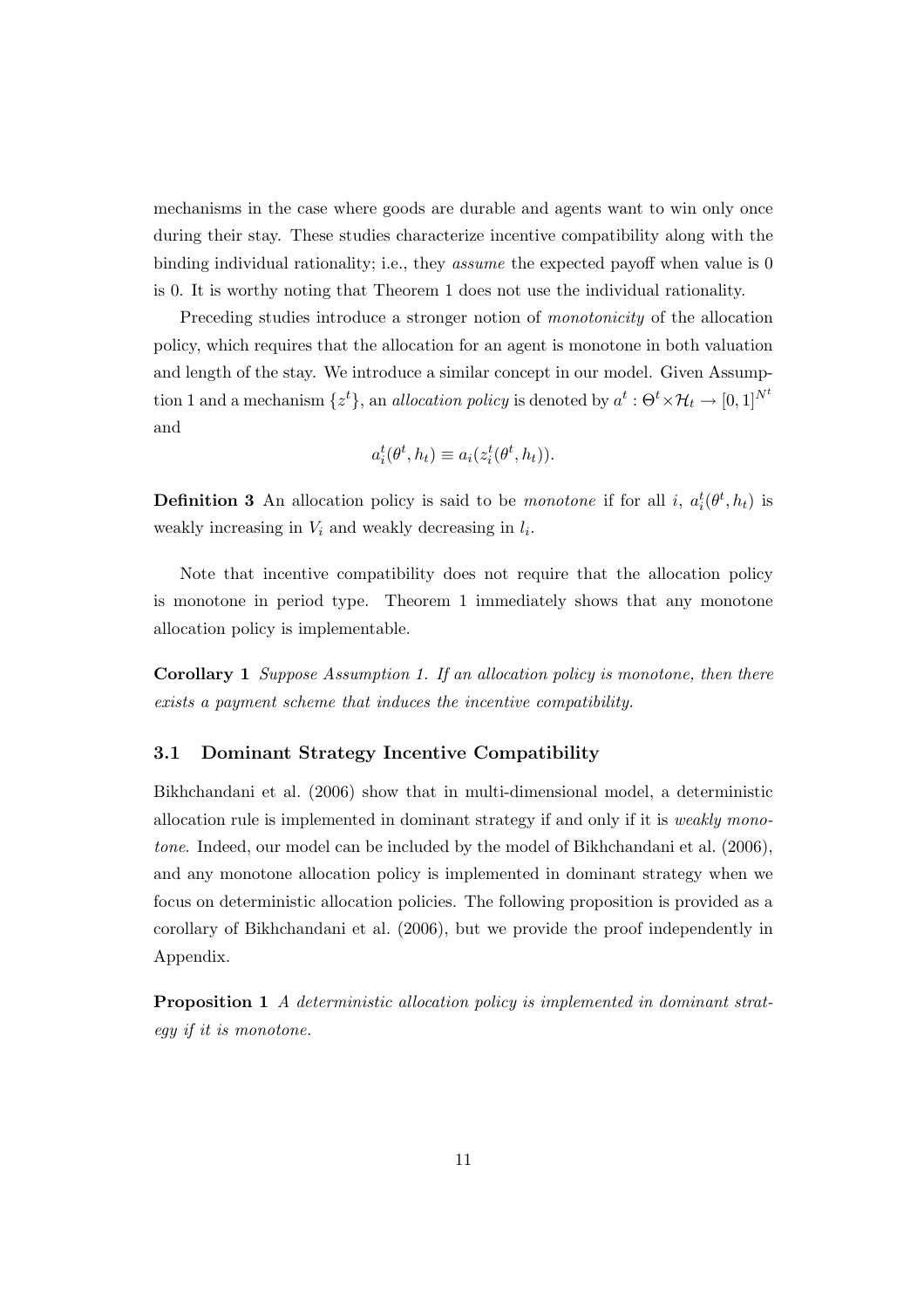# **4 An Efficient Mechanism**

In this section, we establish an efficient incentive compatible mechanism, which is an extension of the well-known Vickrey-Clarke-Groves mechanism. In order to formulate the social optimization problem, we introduce the *residual periods of*  $z_i^s$  at  $t \geq s$ , which is denoted by  $r(t, z_i^s)$  and

$$
r(t, z_i^s) \equiv \max\{m_i(z_i^s) + s - t, 0\}.
$$

In addition, *the residual periods of objects at t* is *K*-dimensional vector  $x^t = (x_k^t)_{k=1}^K$ , where  $x_k^t$  is the *k*-th highest order number of  $r(t, z_i^s)$  of all *i* and all  $s < t$  such that  $\bar{a}_i(z_i^s) = 1$ . Note that  $\#\{k | x_k^t \geq 1\}$  units of the object are kept at *t* by some incumbent agents. The supply at *t* is denoted by  $K_t = K - \# \{k | x_k^t \geq 1\}$ . Let *X* be the set of  $x^t$ ;  $X = \{x \in \mathbb{Z}_+^K | \mathbf{0} \le x \le (L - 1, \dots, L - 1) \}.$ 

### **4.1 Social Welfare**

In what follows, we formulate the socially optimal allocation policy. Because we assume i.i.d. populations and type distributions, the state of the world at *t* is  $(\theta^t, x^t)$ . It is easy to verify that the efficient allocation policy  $y^* = \{a^{t*}, m^{t*}\}_{t=0}^{\infty}$  is deterministic and satisfies  $m_i^t = l_i$ . Hence, we focus on deterministic allocation policies with  $m_i^t = l_i$ . Since the "allocative state" of the next period,  $x^{t+1}$ , is determined by the current allocation  $y^t$  and the current state  $x^t$ , let *G* be the state transition function:  $x^{t+1} = G(y^t, x^t)$ . The socially optimal welfare at *t*,  $W(\theta^t, x^t)$ , is written as

$$
W(\theta^t, x^t) = \max_{y^t} \sum_{i \in N^t} a_i^t V_i + \delta \mathbb{E} W(\theta^{t+1}, x^{t+1})
$$
  
s.t. 
$$
a_i^t \in \{0, 1\},
$$

$$
m_i^t = l_i,
$$

$$
\sum_{i \in N^t} a_i^t \le K_t,
$$

$$
x^{t+1} = G(y^t, x^t).
$$

$$
(8)
$$

Similarly, we define the social optimization problem without  $i \in N^t$ . Let  $W_{-i}(\theta^t, x^t)$ be the maximized social welfare when *i* is excluded. The efficient allocation policy at *t* without  $i \in N^t$  is denoted by  $\hat{y}_{-i}^t$ .

It is easy to verify that the efficient allocation policy  $a^*(\theta^t, x^t)$  is monotone.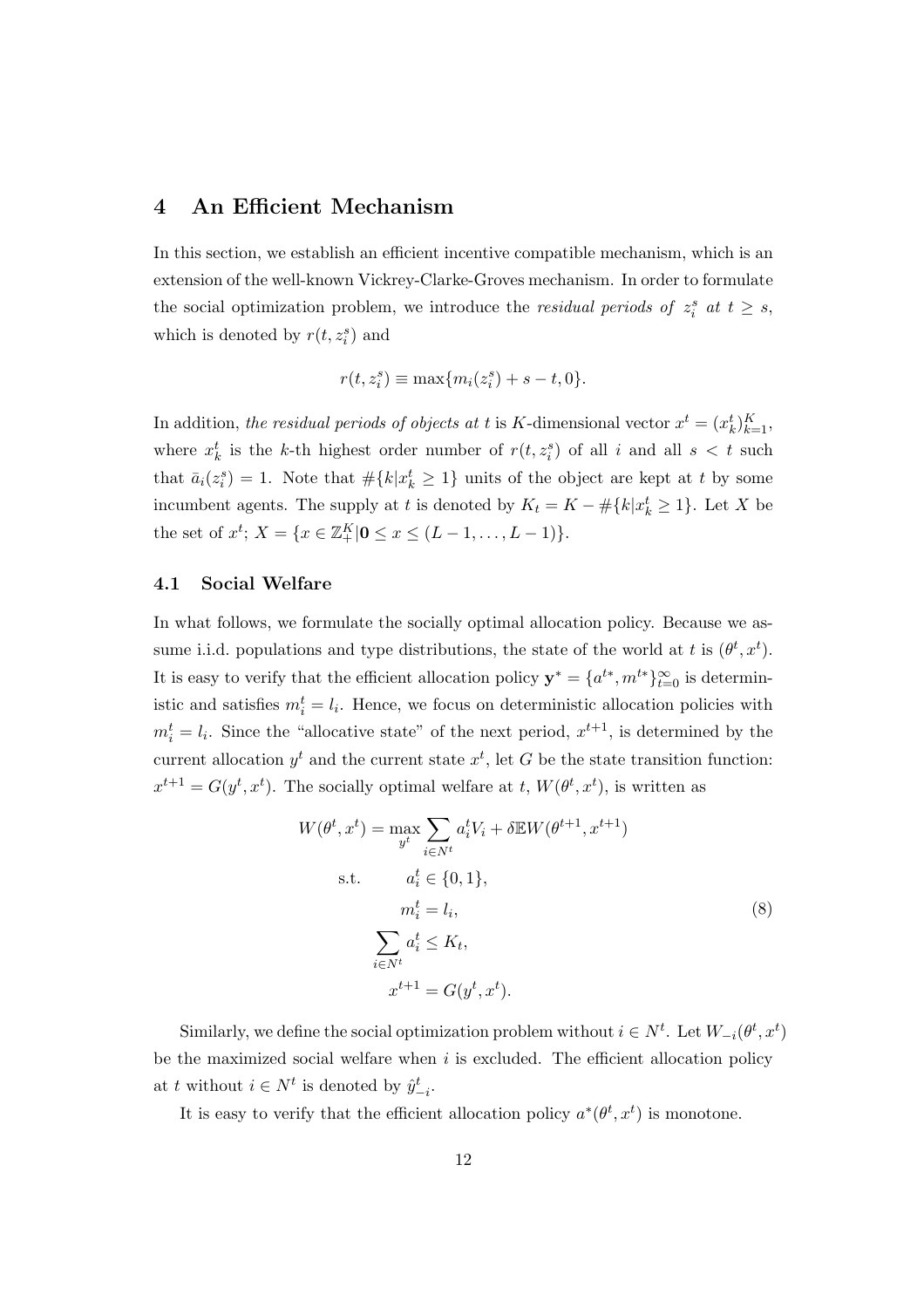**Lemma 2** *The efficient allocation policy a ∗ is monotone.*

**Proof.** See Appendix.

### **4.2 The Dynamic VCG Mechanism**

Since the efficient allocation policy is monotone, it is implementable in dominant strategy. The efficient allocation policy is implemented via dynamic Vickrey-Clarke-Groves (VCG) mechanism. As defined in the static VCG mechanism, we introduce the *marginal contribution* of *i*, which is defined by

$$
C_i(\theta^t, x^t) \equiv W(\theta^t, x^t) - W_{-i}(\theta^t, x^t).
$$

Let  $x^{t+1*} \equiv G(y^{t*}, x^t)$ , which indicates the allocative state at  $t+1$  given an efficient policy at *t*. Similarly, let  $\hat{x}_{-i}^{t+1} \equiv G(\hat{y}_{-i}^t, x^t)$ , which denotes the allocative state at  $t + 1$  given the efficient policy  $\hat{y}_{-i}^t$  when *i* is excluded at *t*. Note that agent  $i$  makes no report after  $t + 1$ . Hence, we have

$$
W_{-i}(\theta^t, x^t) = \sum_{j \in N^t \backslash \{i\}} \hat{a}^t_{-i,j} V_j + \delta \mathbb{E} W(\theta^{t+1}, \hat{x}^{t+1}_{-i}).
$$

The payment scheme for the dynamic VCG mechanism is defined so that each agent earns his marginal contribution under the current state. Hence, the (total) monetary transfer  $p_i^*(\theta^t, x^t)$  in the dynamic VCG mechanism is defined as follows: for  $i \in N^t$ ,

$$
p_i^*(\theta^t, x^t) = \sum_{j \in N^t \setminus \{i\}} (\hat{a}_{-i,j}^t - a_j^{t*})V_j + \delta(W(\hat{x}_{-i}^{t+1}) - W(x^{t+1*})),\tag{9}
$$

where  $W(x) \equiv \mathbb{E}W(\theta^{t+1}, x)$ .

**Definition 4** A dynamic direct mechanism  $\{z^*\} = \{y^*, p^*\}_{t=0}^\infty$  is said to be the *dynamic VCG mechanism* if  $a^*$  is the efficient allocation policy,  $m_i^* = l_i$  for all *i*, and if the payment is determined by (9).

**Theorem 2** *The dynamic VCG mechanism {z <sup>∗</sup>} is dominant strategy incentive compatible and individually rational. The equilibrium payoff of*  $i \in N^t$  *is*  $U_i(\theta^t, h_t) =$  $C_i(\theta^t, x^t)$ .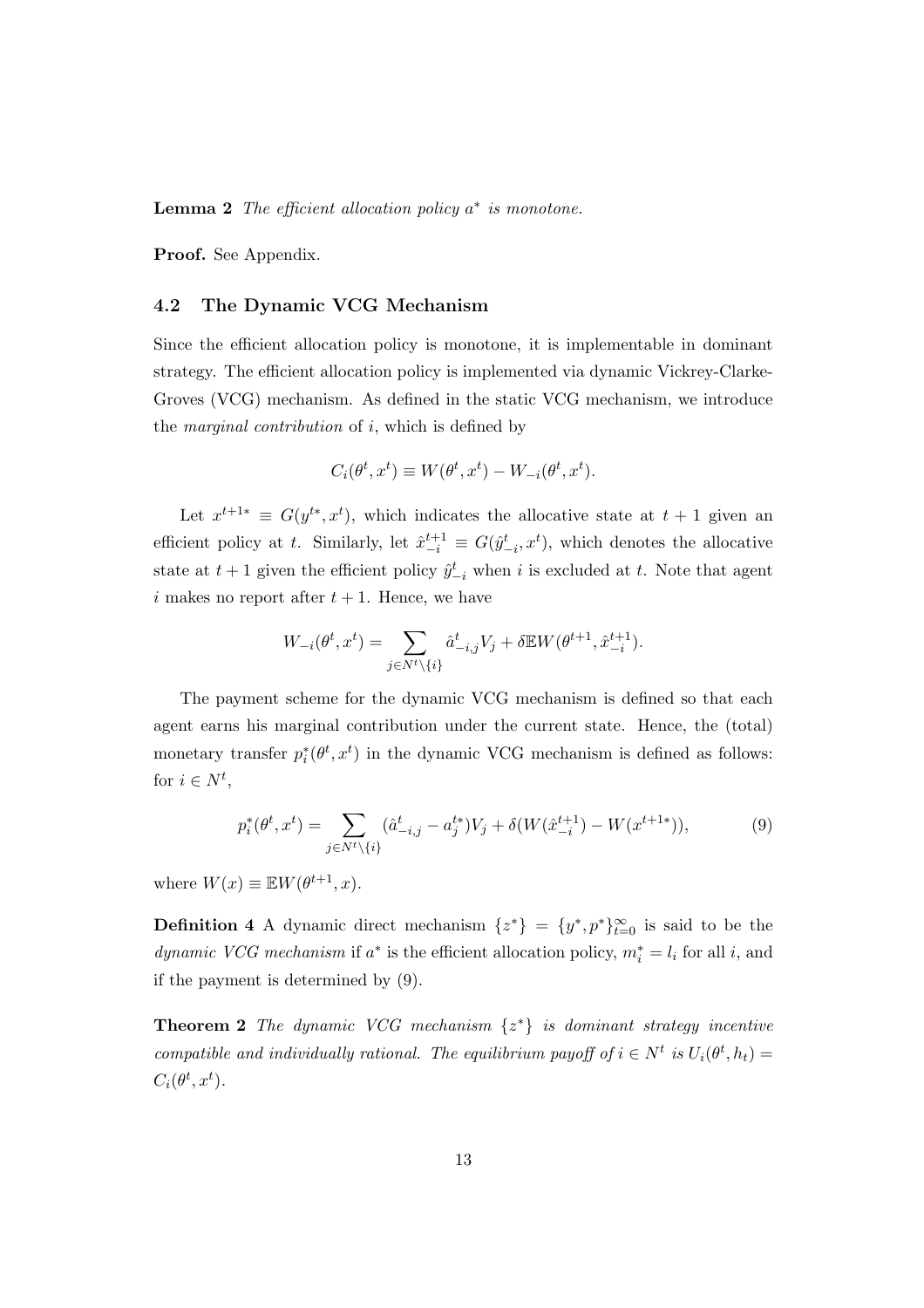**Proof.** Suppose  $i \in N^t$ . For any  $\theta_i$  and reports of the others  $\theta^t_{-i}$ , *i*'s ex post payoff given a report *γ<sup>i</sup>* is

$$
u_i((\gamma_i, \theta_{-i}^t), \theta_i, h_t) = a_i^*(\gamma_i, \theta_{-i}^t, x^t) V_i - p_i^*(\gamma_i, \theta_{-i}^t, x^t) \n\leq \sum_{N^t} a_j^*(\gamma_i, \theta_{-i}^t, x^t) V_j + \delta W(G(y^*(\gamma_i, \theta_{-i}^t, x^t), x^t)) - W_{-i}(\theta^t, x^t) \n\leq \sum_{N^t} a_j^*(\theta^t, x^t) V_j + \delta W(G(y^*(\theta^t, x^t), x^t)) - W_{-i}(\theta^t, x^t) \n= U_i(\theta^t, h_t).
$$
\n(10)

Therefore, truth-telling is optimal, and the associated payoff is  $W(\theta^t, x^t) - W_{-i}(\theta^t, x^t) =$  $C_i(\theta^t, x^t)$ . Since  $W(\theta^t, x^t) \ge W_{-i}(\theta^t, x^t)$  by definition,  $\{z^*\}$  is individually rational. ¥

Bergemann and Valimaki (2010) and Parkes and Singh (2003) provide similar mechanisms that extend the VCG mechanism to dynamic environments. As noted in Remark 1, Bergemann and Valimaki (2010) can include agents' preferences in our model. In their "dynamic pivot mechanism," an allocation at each period is determined by the current profile of types, and the set of available allocations does not change over time. However, in our model, the set of available allocations is constrained by the past contracts as in the case of durable goods.

The availability of the history information for agents does not affect the result. Even if agents can observe some information on the past history, it does not affect the agents' incentive.

#### **4.3 Single Unit Case**

Our next interest is the specification of the efficient allocation policy. We first consider the case of  $K = 1$ . The set of the state of the world is  $X = \{0, 1, \ldots, L-1\}$ . For any *t* such that  $x^t \geq 1$ , we have  $K_t = 0$  and  $a_i^* = 0$  for all  $i \in N^t$ . Therefore, for  $x^t = r \geq 1$ ,

$$
W(\theta^t, r) = \delta^r \mathbb{E} W(\theta^{t+r}, 0) \equiv \delta^r \overline{W}.
$$

An allocation problem is considered only when  $x^t = 0$ . The social optimization problem for  $x^t = 0$  is described as

$$
W(\theta^t, 0) = \max_{i \in N^t \cup \{0\}} V_i + \delta^{l_i} \bar{W},\tag{11}
$$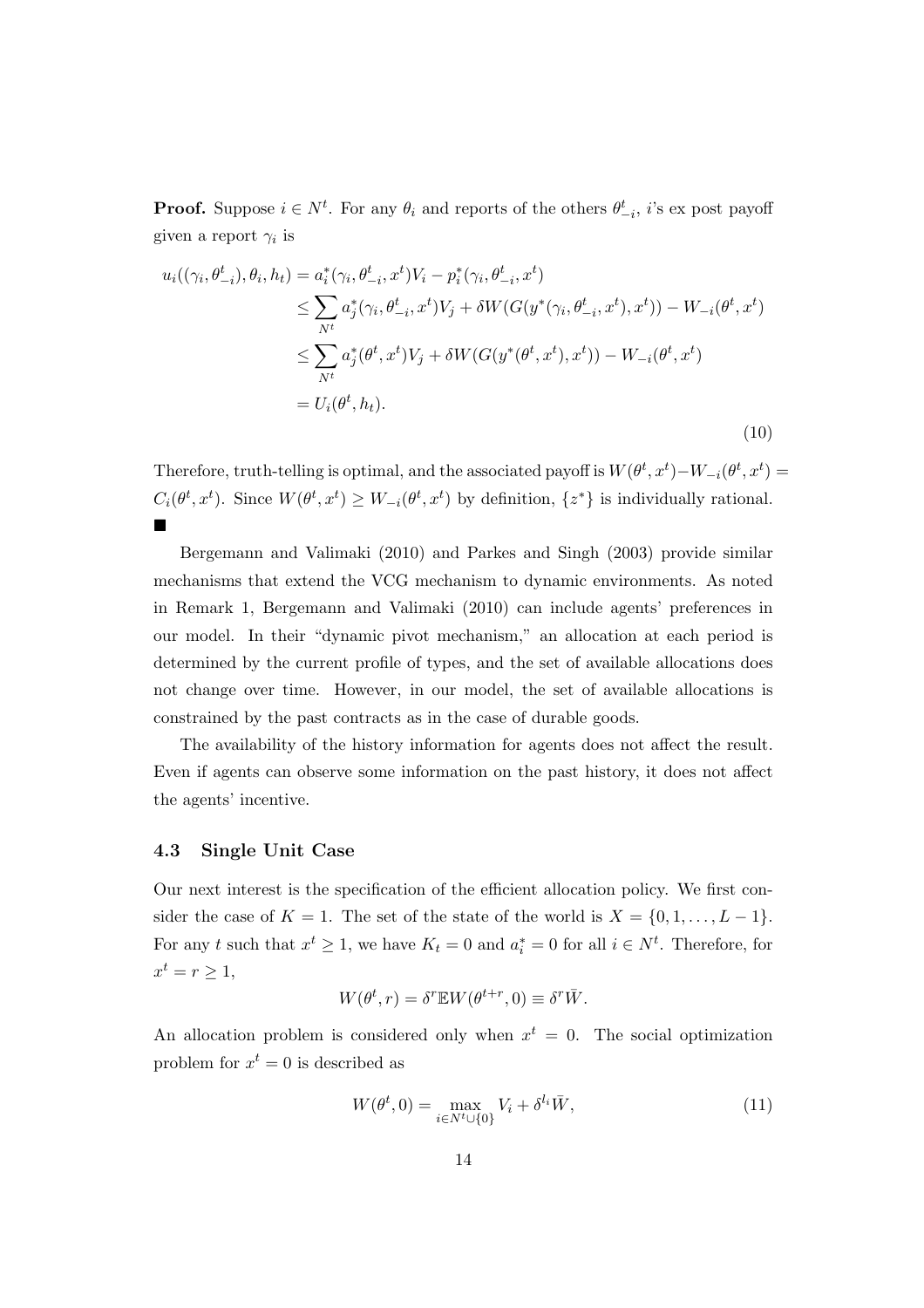where agent 0 is a dummy agent (or the seller), whose type is  $\theta_0 = (0, 1)$ . The agent who maximizes the value  $V_i + \delta^{l_i} \overline{W}$  win the object, or the seller assigns nothing to each agent and waits for the next period.

Suppose agent *i* wins an object at *t*, and that  $j \in N^t \cup \{0\}$  is the second-highest agent who maximizes the social welfare. Then *i*'s payment in the dynamic VCG mechanism is

$$
p_i^*(\theta^t) = V_j + (\delta^{l_j} - \delta^{l_i})\overline{W}.
$$

To fully characterize the efficient allocation policy, we need to compute the expected social welfare  $\bar{W}$ . Although it is hard to derive  $\bar{W}$  analytically, it is derived by a standard manner.

### **4.4 Binary Period Types**

In this section, we consider the case of  $K \geq 2$  and  $L = 2$ : Agents stay for at most 2 periods. The set of possible residual objects is given by

$$
X = \{(0, \ldots, 0), (1, 0, \ldots, 0), (1, 1, 0, \ldots, 0), \ldots, (1, \ldots, 1)\}.
$$

Instead of that, we can simply let  $x<sup>t</sup>$  denote the number of objects reserved for incumbent agents:  $x^t \in \{0, \ldots, K\}$ . For simplicity of notations, the type of agent *i* is denoted by  $v_i$  for  $\theta_i = (v_i, 1)$ , and  $V_i$  for  $\theta_i = (V_i, 2)$ . In addition, let  $v^{(j)}$  indicate the *j*-th highest order statistics among short-stay agents with  $l_i = 1$  at the current period. Let  $V^{(j)}$  be the *j*-th highest order statistics among long-stay agents with  $l_i = 2$ .

It is obvious that only the highest agents among the same period type win the objects in the efficient allocation policy. That is, if agent *i* with  $v_i = v^{(k)}$  wins, then any agent *i*' with  $v_{i'} = v^{(k')}$  where  $k' < k$  wins in the efficient allocation. It holds for long-stay agnets as well. In addition, the social welfare improves by allocating a unit to a short-stay agent rather than keeping it unallocated. Hence, all the units are allocated to someone at each period.<sup>6</sup> Let  $k^t$  be the number of units allocated to long-stay agents at *t*. Then, we have  $x^t = k^{t-1}$  and  $K_t = K - k^{t-1}$ . The Bellman

<sup>&</sup>lt;sup>6</sup>We add a sufficient number of dummy agents with  $v_i = 0$  when the number of short-stay agents is small.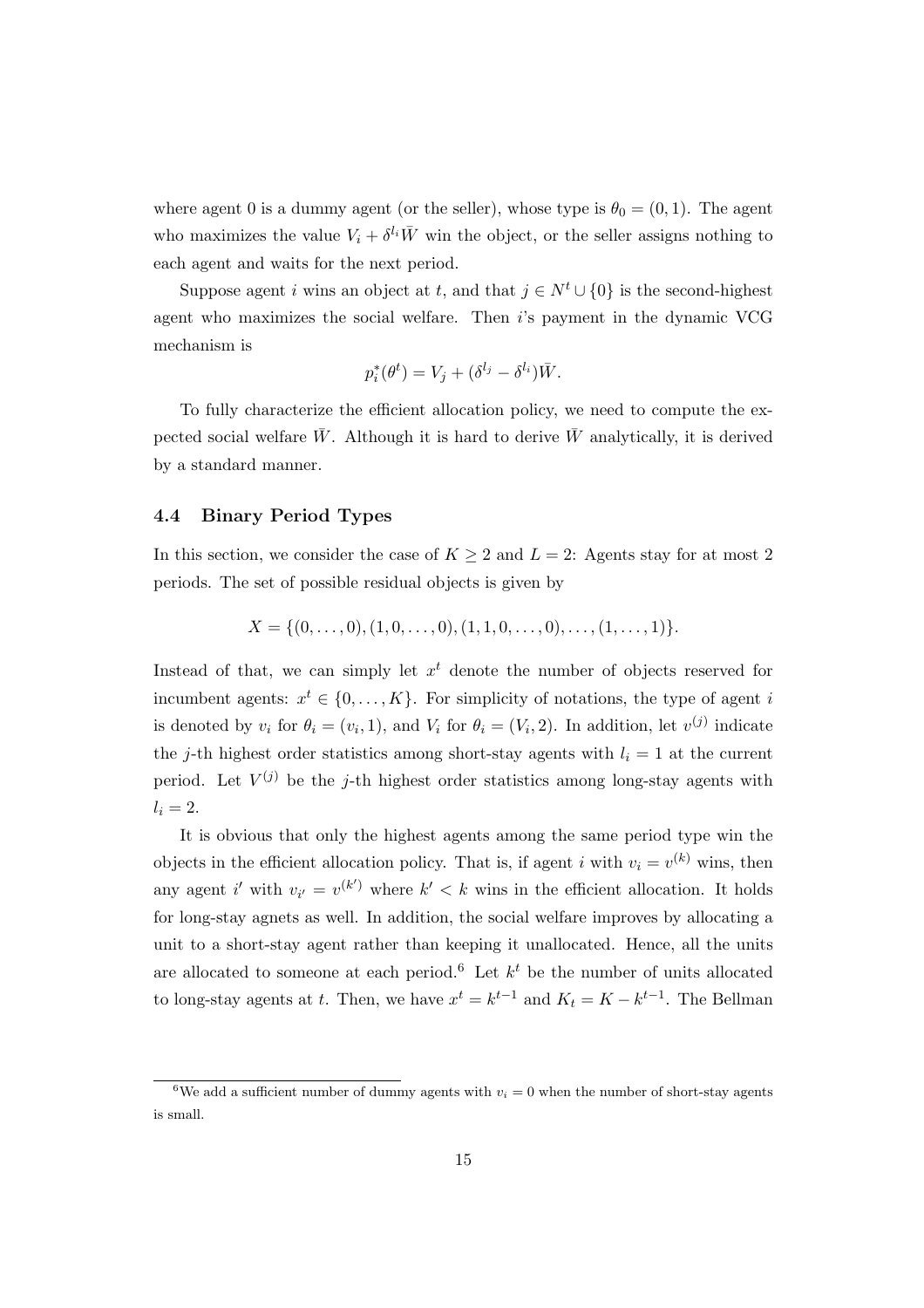equation for the efficient allocation policy is

$$
W(\theta^t, k^{t-1}) = \max_{k^t \in \{0, \dots, K_t\}} \sum_{j=1}^{k^t} V^{(j)} + \sum_{j=1}^{K_t - k^t} v^{(j)} + \delta W(k^t). \tag{12}
$$

 $W(k)$  is decreasing in k. In order to have the efficient allocation policy, we first show that  $W(k)$  is a concave function. That is,  $W(k) - W(k-1)$  is decreasing (increasing in the absolute value) in *k*. The intuition is simple. Since the supply units at the current period is  $K_t = K - k$ , the difference  $W(k-1) - W(k)$  indicates the marginal value for an additional supply of  $(K_t + 1)$ -th unit at the current period. As the number of supply decreases (i.e., *k* increases), the market at the current period becomes more competitive and an agent with a high value might lose the auction. Thus, the marginal welfare for the additional unit is increasing in *k*. Let  $w(\theta^t, k) \equiv -(W(\theta^t, k) - W(\theta^t, k - 1)).$ 

**Proposition 2** For any  $\theta^t$ ,  $W(\theta^t, k)$  is concave in k; i.e.,  $-w(\theta^t, k)$  is decreasing in *k.*

**Proof.** See Appendix.

Using Proposition 2, we have the efficient allocation policy as follows. Let  $w(k) \equiv$  $E[w(\theta^t, k)].$ 

**Theorem 3** *Suppose*  $L = 2$ *. Then, the efficient allocation policy is given as follows: For the current state*  $k^{t-1}$ , a long-stay agent *i* with  $V_i = V^{(k)}$ , where  $k \leq K_t$  $K - k^{t-1}$ , wins if and only if

$$
V_i \ge v^{(K_t - k + 1)} + \delta w(k). \tag{13}
$$

*On the other hand, a short-stay agent <i>i* with  $v_i = v^{(k)}$  wins if and only if

$$
v_i \ge V^{(K_t - k + 1)} - \delta w(K_t - k + 1). \tag{14}
$$

**Proof.** See Appendix.

Let *k <sup>∗</sup>* be the number of units allocated to long-stay agents. By inspection, the payments of the winning long- and short-stay agents in dynamic VCG mechanism are given by

$$
\max\{V^{(k^*+1)}, v^{(K_t-k^*+1)} + \delta w(k^*)\}
$$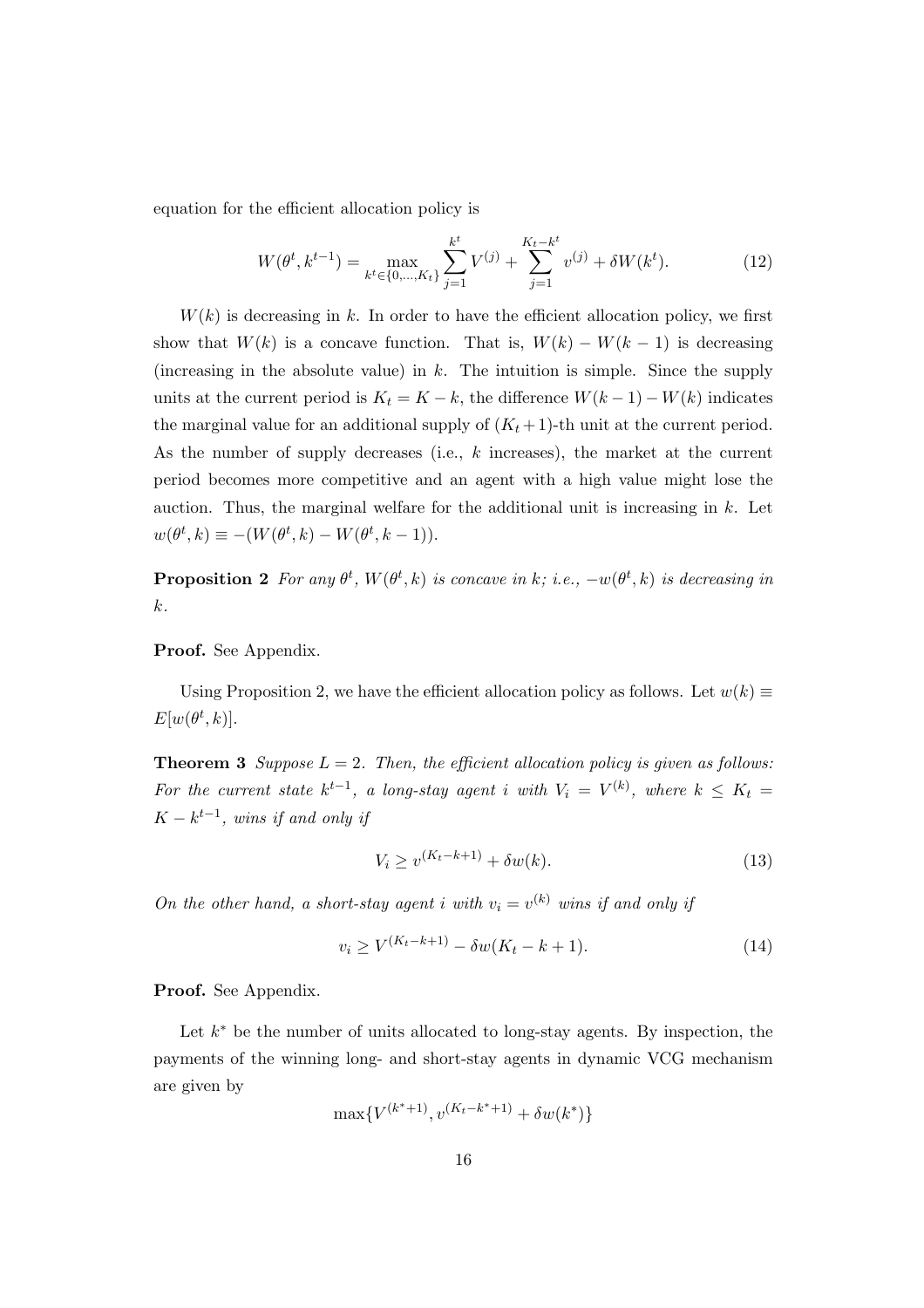and

$$
\max\{v^{(K_t-k^*+1)}, V^{(k^*+1)} - \delta w(k^*+1)\},\
$$

respectively.

# **5 Revenue Maximization**

In this section, we provide a revenue maximizing mechanism in a similar manner with Myerson (1981). We introduce the *virtual valuation*, which is denoted by  $\phi(\theta_i)$ , and

$$
\phi(\theta_i) \equiv V_i - \frac{1 - F(V_i|l_i)}{f(V_i|l_i)}.\tag{15}
$$

From Theorem 1 and some calculations, we have the expected revenue from agent  $i \in N^t$ ,  $\mathbb{E}[q_i(\theta_i)]$  as follows:

$$
\mathbb{E}[q_i(\theta_i)] = -\underline{\Pi}_i + \int_{\theta_i} \alpha_i(\theta_i) \phi(\theta_i) f(\theta_i) \mathrm{d}\theta_i.
$$

Hence, the expected revenue raised at *t* is given by

$$
\mathbb{E}\big[\sum_{i\in N^t} q_i(\theta_i)\big] = \mathbb{E}\big[-\sum_{i\in N^t} \underline{\Pi}_i + \int_{\theta^t} \sum_{i\in N^t} [a_i(\theta^t, h_t) \phi(\theta_i)] f^t(\theta^t) d\theta^t\big],
$$

where  $f^t(\theta^t) = \prod_{i \in N^t} f(\theta_i)$  and the expectation is taken over  $h_t$ . From Theorem 1, the revenue maximizing problem is rewritten as follows.

**Proposition 3** *Suppose Assumption 1. The optimal allocation policy is a solution of the following problem:*

$$
\max_{\{a^s\}_{s=t}^{\infty}} \mathbb{E} \Big[ \sum_{s=t}^{\infty} \delta^{s-t} \Big[ \sum_{i \in N^s} (-\underline{\Pi}_i) + \sum_{i \in N^s} a_i^s \phi(\theta_i) \Big] \Big] \ns.t. \alpha_i(\theta_i) \text{ is weakly increasing in } V_i, \n\int_0^V \alpha_i(\nu, l_i) d\nu \text{ is weakly decreasing in } l_i, \n\underline{\Pi}_i \ge 0, \na_i^s \in [0, 1], \n\sum_{i \in N^s} a_i^s \le K_s.
$$
\n(16)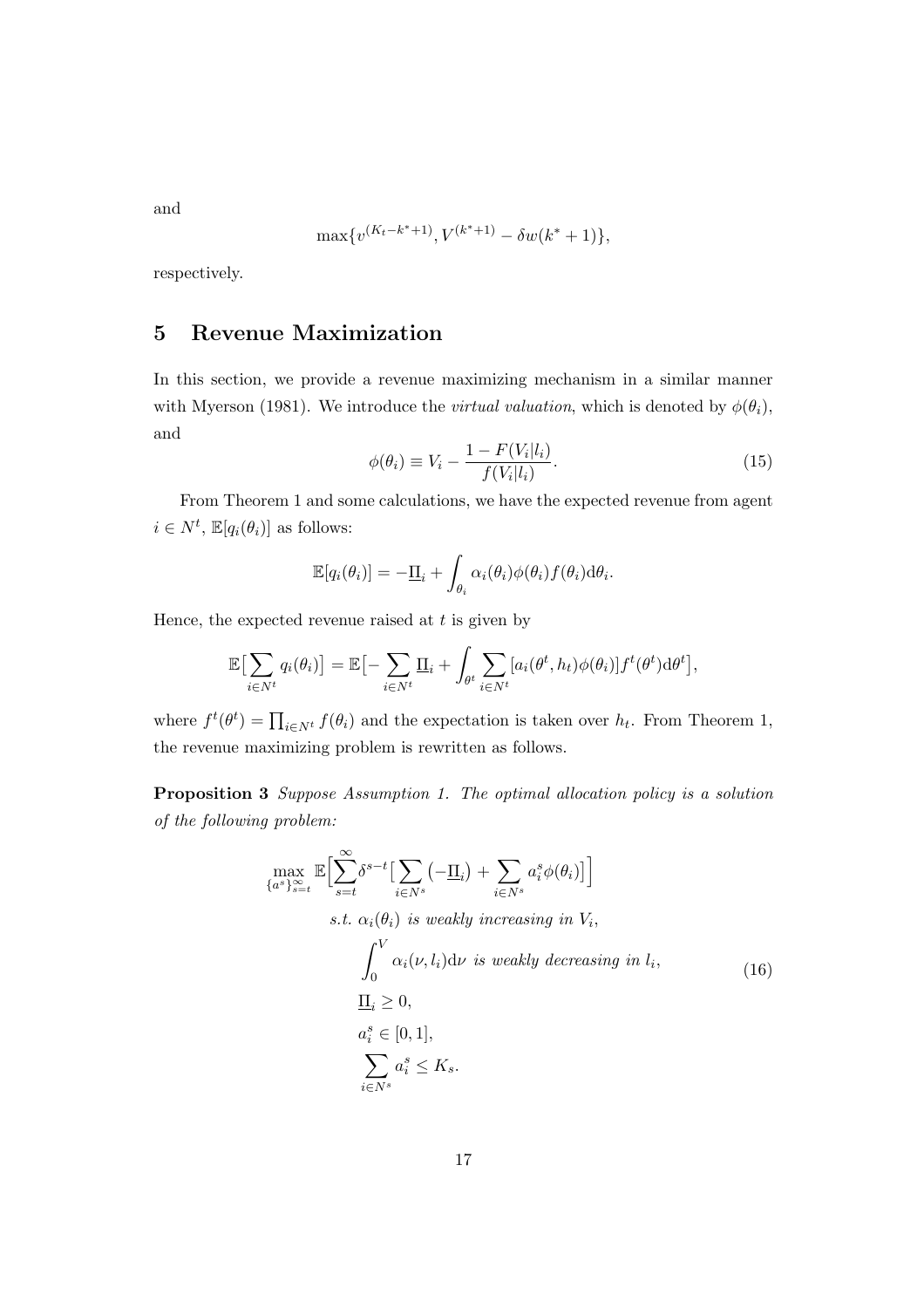Obviously,  $\underline{\Pi}_i = 0$  for all *i* in the optimal mechanism. Then, let us consider a relaxed problem (in a recursive form) below:

$$
R(\theta^t, x^t) = \max_{a^t} \sum_{i \in N^t} a_i^t \phi(\theta_i) + \delta \mathbb{E} R(\theta^{t+1}, x^{t+1})
$$
  
s.t.  $a_i^t \in \{0, 1\},$   

$$
\sum_{i \in N^t} a_i^t \le K_t,
$$
  

$$
x^{t+1} = G((a^t, l^t), x^t),
$$
 (17)

where  $R(\theta^t, x^t)$  denotes the optimal "virtual welfare function."<sup>7</sup> This problem is the same as the social optimization problem (8), except that the valuation types are replaced with the virtual valuations. Consider a solution of the virtual social optimization problem (17). From Lemma 2, the solution *a ∗∗* is weakly increasing in *φ*.

In order that a solution of the relaxed problem (17) also solves the original problem (16), we need a regularity condition. A sufficient condition is that the virtual valuation  $\phi$  is incerasing in  $V_i$  and weakly decreasing in  $l_i$ . We impose the following monotone hazard rate condition.

**Assumption 2** The conditional hazard rate  $\lambda_{l_i}(V_i) \equiv \frac{f(V_i|l_i)}{1 - F(V_i|l_i)}$  $\frac{J(V_i|l_i)}{1-F(V_i|l_i)}$  is weakly increasing in  $V_i$  and weakly decreasing in  $l_i$ <sup>8</sup>

Roughly speaking, Assumption 2 requires that the longer the period type, the higher valuation for an agent. Indeed, when the assumption holds, the distribution *F*(*·*|*l*<sub>*i*</sub>) stochastically dominates  $F(\cdot | l'_i)$  for  $l'_i < l_i$ . This would likely be the cases in real situations. From Lemma 2 and Assumption 2, in a solution of the relaxed problem,  $\alpha_i$  is decreasing in  $l_i$  because when  $l_i$  gets shorter with  $V_i$  constant, then the virtual value  $\phi$  weakly increases. Since the solution for  $(17)$  is monotone in terms of  $\phi$ , it must be monotone.

**Theorem 4** *Under Assumptions 1 and 2, the allocation policy derived by a relaxed problem (17) is monotone and maximizes the expected revenue for the seller.*

<sup>7</sup>Similarly ot the social welfare maximization, the optimal allocation policy must be deterministic, and  $x^t$  is adopted for a state variable.

<sup>&</sup>lt;sup>8</sup>Pai and Vohra (2011) impose a similar hazard rate condition. On the monotonicity of  $V_i$ , it is sufficient to assume  $\phi(\theta_i)$  is increasing in  $V_i$ , as considered in Myerson (1981).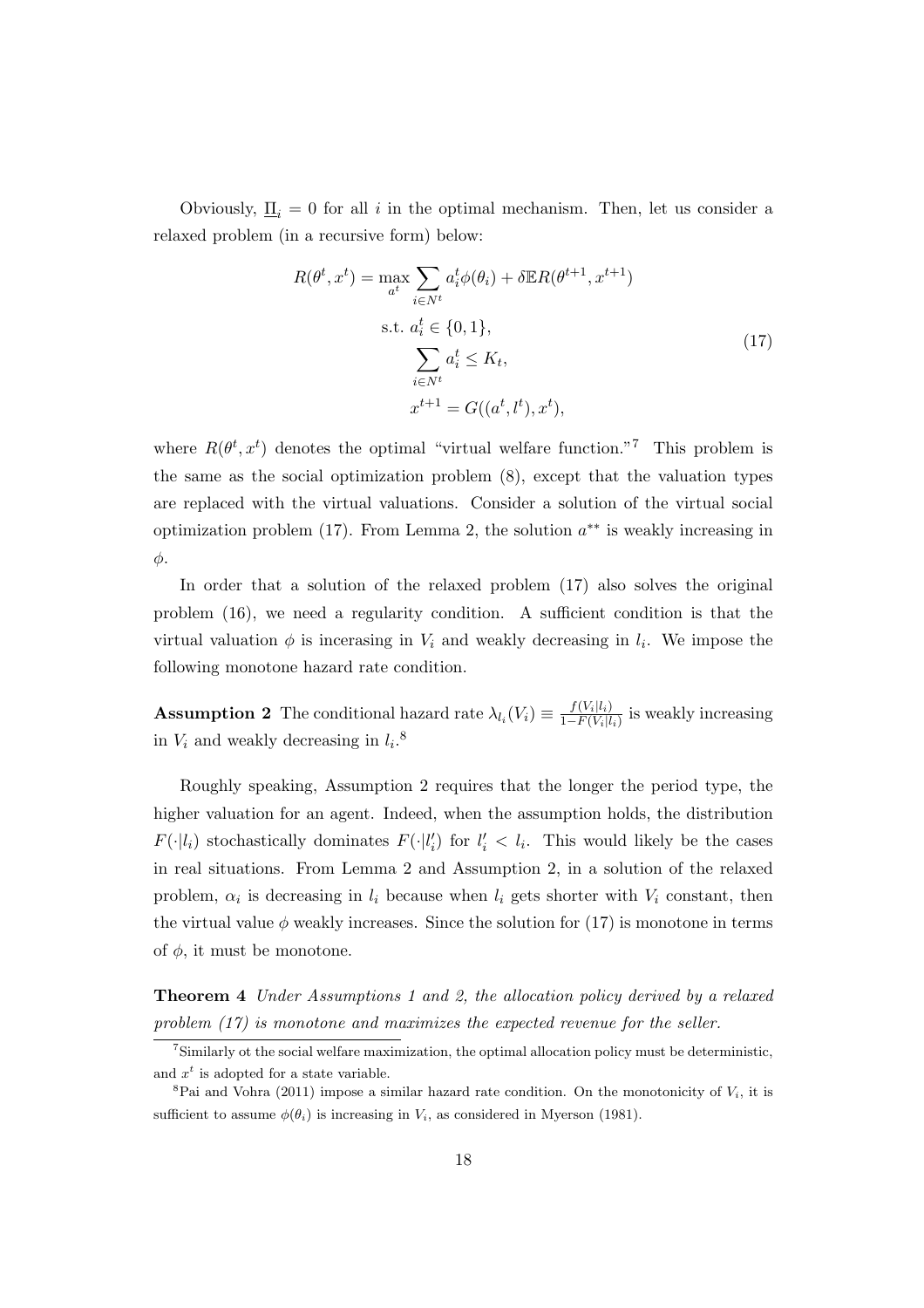The optimal allocation policy *a ∗∗* is in general very different from the efficient allocation policy  $a^*$  even if type distribution is identical. In the standard static optimal auction design, the optimal allocation policy is constrained efficient in the sense that the agent who is awarded an object has the highest value. However, in our model, the virtual value  $\phi$  depends on both valuation type and period type, and it generates asymmetry between different period types. In addition, the social welfare function and the optimal virtual welfare function are different, so that the optimal policies *a <sup>∗</sup>* and *a ∗∗* are different.

Under the assumptions, the availability of the history information for agents again does not affect the result, similarly to the efficient mechanism design.

### **5.1 Single Unit Case**

The optimal allocation policy is derived in the same manner with the efficient allocation policy. Consider the case of  $K = 1$ . An allocation problem is considered only when  $x^t = 0$ . Since

$$
R(\theta^t, r) = \delta^r \mathbb{E} R(\theta^{t+r}, 0) \equiv \delta^r \bar{R},
$$

the Bellman equation is

$$
R(\theta^t, 0) = \max_{i \in N^t \cup \{0\}} \phi(\theta_i) + \delta^{l_i} \bar{R},\tag{18}
$$

where 0 denotes a dummy agent, who has the *reservation type*  $\theta_0 = (\hat{V}, 1)$ . The reservation value  $\hat{V} \in (0, \bar{V})$  is determined by  $\phi(\hat{V}, 1) = 0$ .

In an incentive compatible mechanism, winning agents pay the threshold value in order to win given the others' types. Suppose agent *i* wins at *t* and agent *j* is the second highest:  $j \in \arg \max_{j' \in N_{-i}^t \cup \{0\}} \phi(\theta_{j'}) + \delta^{l_{j'}} \overline{R}$ . Let  $\phi^{-1}(\cdot|l_i)$  be the inverse function of  $\phi(\cdot|l_i)$  given  $l_i$  fixed. Then agent *i* pays the total amount of

$$
p_i^{**}(\theta^t) = \phi^{-1}(\phi(\theta_j) + (\delta^{l_j} - \delta^{l_i})\overline{R}|l_i).
$$

A interesting question is how the efficient and the optimal allocation policies are different. To investigate this, let us consider the value indifferent from  $\bar{\theta} \equiv (\bar{v}, 1)$  for the seller. In the optimal allocation policy, an agent with  $\theta_i = (V_i, l)$  is evaluated equally to  $\bar{\theta}$  when

$$
V_i - \frac{1}{\lambda_l(V_i)} + \delta^l \bar{R} = \bar{v} - \frac{1}{\lambda_1(\bar{v})} + \delta \bar{R}.
$$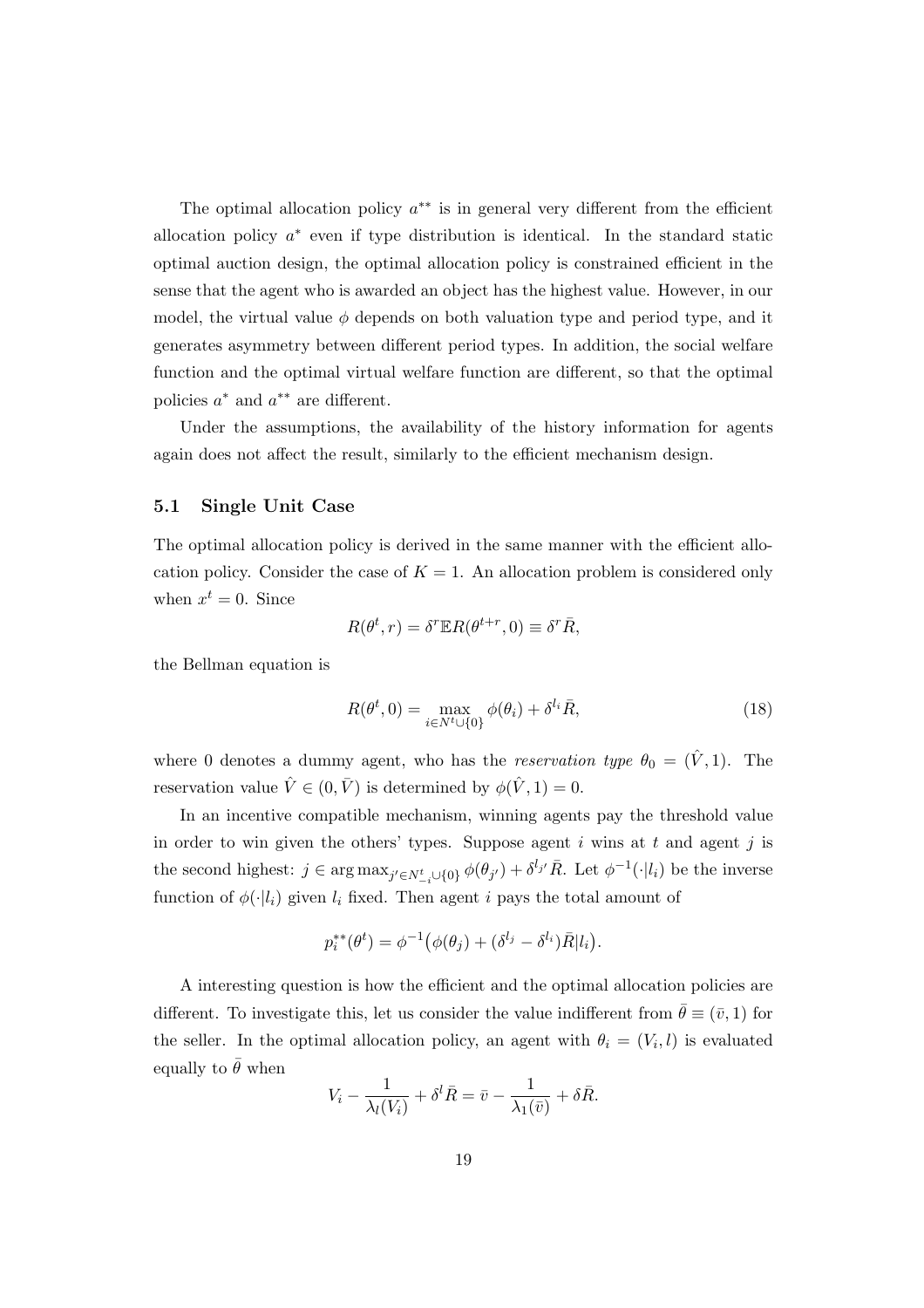Hence, we define  $V^o(l; \bar{\theta})$  as

$$
V^{o}(l; \bar{\theta}) \equiv \bar{v} + (\delta - \delta^{l})\bar{R} + \frac{1}{\lambda_{l}(V^{o})} - \frac{1}{\lambda_{1}(\bar{v})}.
$$
\n(19)

Similarly, the agent with the period type *l* is evaluated equally to  $\bar{\theta}$  in the efficient mechanism when the valuation type is

$$
V^{e}(l; \bar{v}) \equiv \bar{v} + (\delta - \delta^{l})\bar{W}.
$$
\n(20)

Note that the expected revenue for the seller  $\bar{R}$  is strictly less than the expected social welfare  $\overline{W}$ ;  $\overline{R}$  <  $\overline{W}$ . We can conclude that  $V^o(l) \leq V^e(l)$  if

$$
\frac{1}{\lambda_l(V^o(l;\bar{v}))} - \frac{1}{\lambda_1(\bar{v})} \le (\delta - \delta^l)(\bar{W} - \bar{R}).\tag{21}
$$

Basically, it is unclear whether (21) is satisfied. Generally, distributions of values are asymmetric among different period types even with the symmetric type distribution, so that it is difficult to obtain a clear conclusion about the direction of distortion in the optimal allocation policy. Hence, let us consider a special case in which the total value  $V_i$  and the period type  $l_i$  are independently distributed. That is, we have  $\lambda_l(\cdot) = \lambda(\cdot)$  for all *l*. Since  $V^o(l) > \bar{v}$  for  $l \geq 2$ , we have  $\lambda(V^o) \geq \lambda(\bar{v})$  when we assume non-decreasing hazard rate. Thus, (21) is satisfied.

**Proposition 4** *Suppose that*  $K = 1$  *and that the valuation type and the period type are independently distributed. Then, agents with a long period type are more favored in the optimal mechanism than in the efficient mechanism.*

### **5.2 Long-Stay Discount vs. Premium**

In what follows, we investigate the seller's optimal pricing. We consider the single unit case and assume that  $|N^t| \leq 1$  for all *t*. At most one agent enters the mechanism in a period, and the arrival rate is given by  $\eta \in (0,1]$ . Both the incentive compatible efficient and the optimal mechanisms are posted prices: the seller sets a proper price for each period length.

In the real world situations such as hotel rooms, the seller often offer a discounted price for long-stay people. However, assigning slots to a long-stay agent makes the seller give up the potential revenue from the future agents. Hence, it is uncertain whether the long-stay discount is supported by the optimal pricing.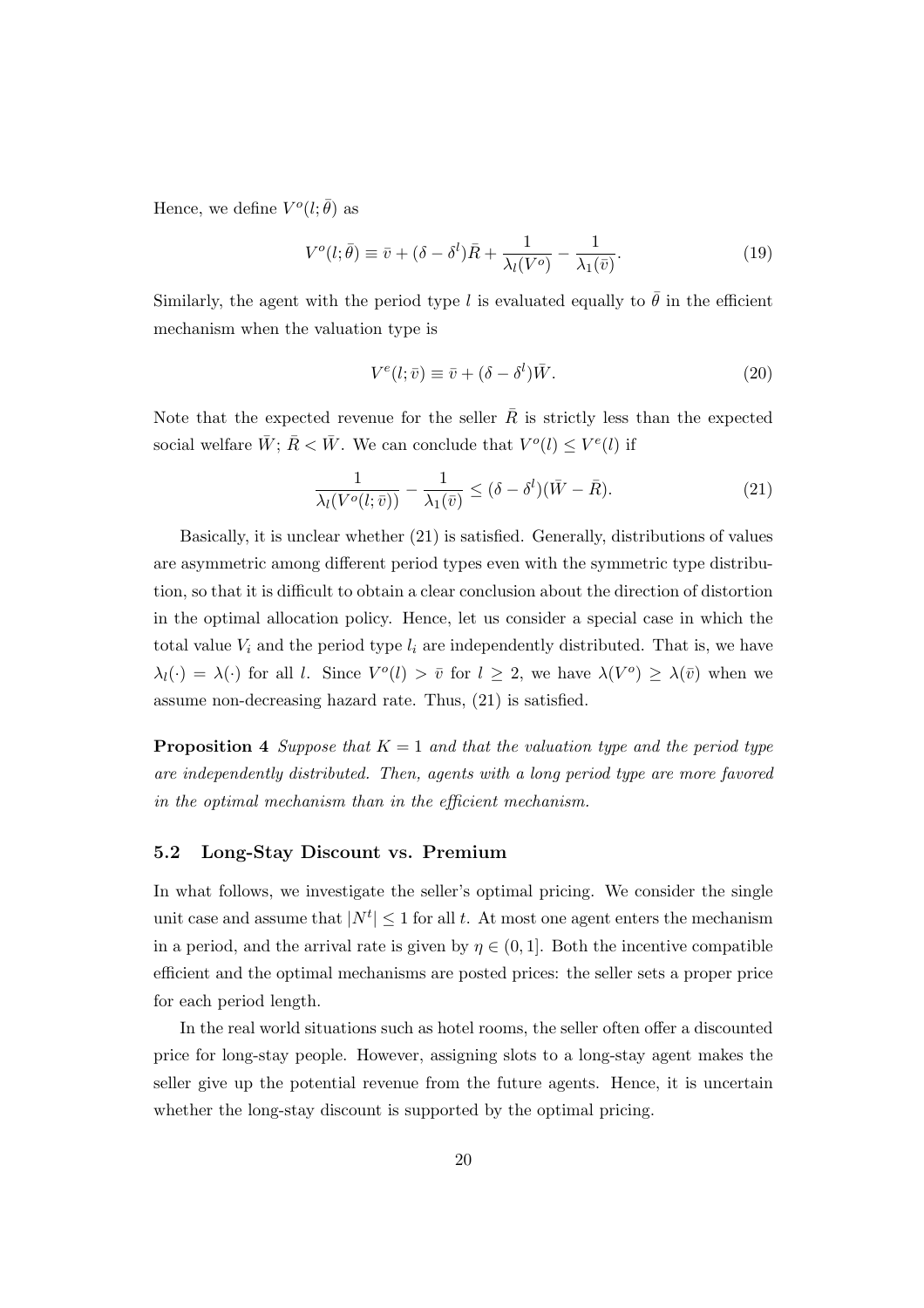First consider the efficient mechanism as a benchmark. It is easy to verify that the efficient total price for each period length,  $P^*(l)$ , is given by  $P^*(l) = (\delta - \delta^l)\bar{W}$ .<sup>9</sup> Thus, the average price  $p^*(l)$  for *l*-period stay is given by

$$
p^*(l) = \frac{\delta - \delta^l}{1 - \delta^l} \bar{w},
$$

where  $\bar{w} = (1 - \delta)\bar{W}$  indicates the average welfare. Since  $\frac{\delta - \delta^l}{1 - \delta^l}$  $\frac{\partial - \delta^i}{1 - \delta^l}$  is increasing in *l*, the per period price  $p^*(l)$  is increasing in period length in the efficient mechanism. Thus, the long-stay discount does not exist but the long-stay premium necessarily exists.

Now consider the optimal mechanism. We show that long-stay discount is optimal under a certain situation. Suppose again that the total value and the period type are independently distributed:  $\lambda_l(\cdot) = \lambda(\cdot)$  for all *l*. As we have observed in the previous section, long-stay agents are more favored in the optimal mechanism. The total payment  $P^{**}(l)$  for *l*-period stay in the optimal mechanism is given by  $\phi(P^{**}(l))$  =  $(\delta - \delta^l)\overline{R}$ . Hence, the average price  $p^{**}(l)$  satisfies

$$
p^{**}(l) = \frac{\delta - \delta^l}{1 - \delta^l}\bar{r} + \frac{1 - \delta}{(1 - \delta^l)} \cdot \frac{1}{\lambda(P^{**}(l))},\tag{22}
$$

where  $\bar{r} \equiv (1 - \delta)\bar{R}$  is the average revenue.

From Assumption 2 and  $P^{**}(l) < P^{**}(l+1)$ , we have  $\lambda(P^{**}(l)) \leq \lambda(P^{**}(l+1))$ . Hence,

$$
p^{**}(l+1) - p^{**}(l) = \frac{\delta^l(1-\delta)^2}{(1-\delta^l)(1-\delta^{l+1})}\bar{r} + \frac{1-\delta}{(1-\delta^l)(1-\delta^{l+1})}\left(\frac{1-\delta^l}{\lambda(P^{**}(l+1))} - \frac{1-\delta^{l+1}}{\lambda(P^{**}(l))}\right)
$$
  

$$
\leq \frac{\delta^l(1-\delta)^2}{(1-\delta^l)(1-\delta^{l+1})}\left(\bar{r} - \frac{1}{\lambda(P^{**}(l))}\right).
$$
 (23)

Therefore, we have  $p^{**}(l+1) < p^{**}(l)$  when

$$
\lambda(P^{**}(l))\bar{r} \le 1. \tag{24}
$$

We have to remark that the average revenue  $\bar{r}$  is endogenously determined by the dynamic optimization problem (18) and depends on the type distribution. However,  $\bar{r}$  has a degree of freedom by the parameter of the population dynamics  $\eta$ . Hence, whether (24) holds or not depends on *η*.

<sup>9</sup> In this section, we use capital character *P* for the total payment and small character *p* for the average (per period) payment.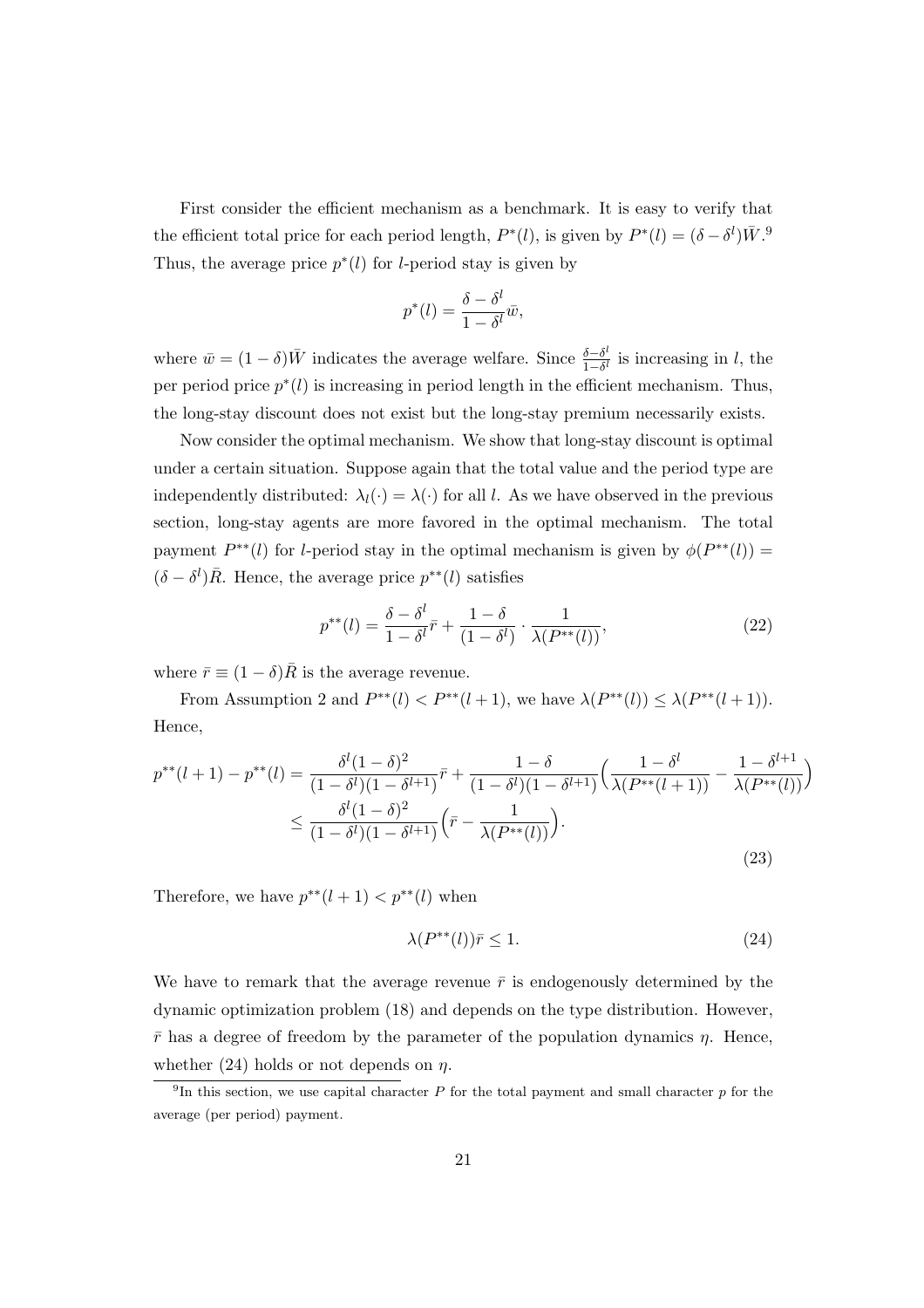Note that  $p^{**}(1) = P^{**}(1)$  and  $\lambda(P^{**}(1))p^{**}(1) = 1$ . The seller earns the revenue  $p^{**}(1)$  when an agent *i* with  $V_i \geq p^{**}(1)$  and  $l_i = 1$  enters, and  $l_i = 1$  is the best period type. Therefore, it is obvious that  $\bar{r}$  <  $p^{**}(1)$  regardless of the arrival rate  $\eta$ . **Proposition 5** *Suppose that*  $K = 1$ ,  $|N^t| \leq 1$ , and that the valuation type and the *period type are independently distributed. The long-stay discount,*  $p^{**}(l) < p^{**}(l+1)$ *, holds if*  $\lambda(P^{**}(l))\overline{r} \leq 1$ *. In particular, it holds that*  $p^{**}(2) < p^{**}(1)$ *.* 

Although the long-stay discount exists in the above specification, it does not in another specification. Consider next the case where the per period value  $v_i$  and the period type  $l_i$  are independently drawn. Let us assume that the value per period  $v_i$ is drawn from a density function  $f > 0$  on [0, 1]. The distribution of  $v_i$  satisfies the monotone hazard rate condition, and then Assumption 2 is satisfied. Then, we have the virtual valuation by a simple calculation

$$
\phi(\theta_i) = \frac{1 - \delta^{l_i}}{1 - \delta} \tilde{\phi}(v_i),
$$

where  $\tilde{\phi}(v_i) = v_i - \frac{1 - F(v_i)}{f(v_i)}$  $\frac{f(x_i)}{f(v_i)}$ . Hence, the per period price is given by

$$
p^{**}(l) = \tilde{\phi}^{-1}\left(\frac{\delta - \delta^l}{1 - \delta^l}\bar{r}\right),\tag{25}
$$

which indicates the long-stay premium.

In the presence of the long-stay premium, a long-stay agent would not like to accept a long term contract but make a short-term contract at each period, which is not considered in our model. The result would change if agents are allowed to make a new contract after the expiration of a contract. It is an open question how we can characterize the incentive compatibility and what the optimal mechanism is in such a case.<sup>10</sup> Nevertheless, long-stay premium might exist even if agents can repeat short-term contracts because long-stay agents accepting a short-term contract face risk to lose the object in a future auction.

# **6 Conclusion**

We formulate a model of the dynamic allocation problem in which agents want to obtain an object for periods of time. We characterize incentive compatible mechanisms, and construct the efficient mechanism and the optimal mechanism in a domain

 $10$ If current outcome is determined by all the history in a mechanism, this kind of deviation can easily be overcome.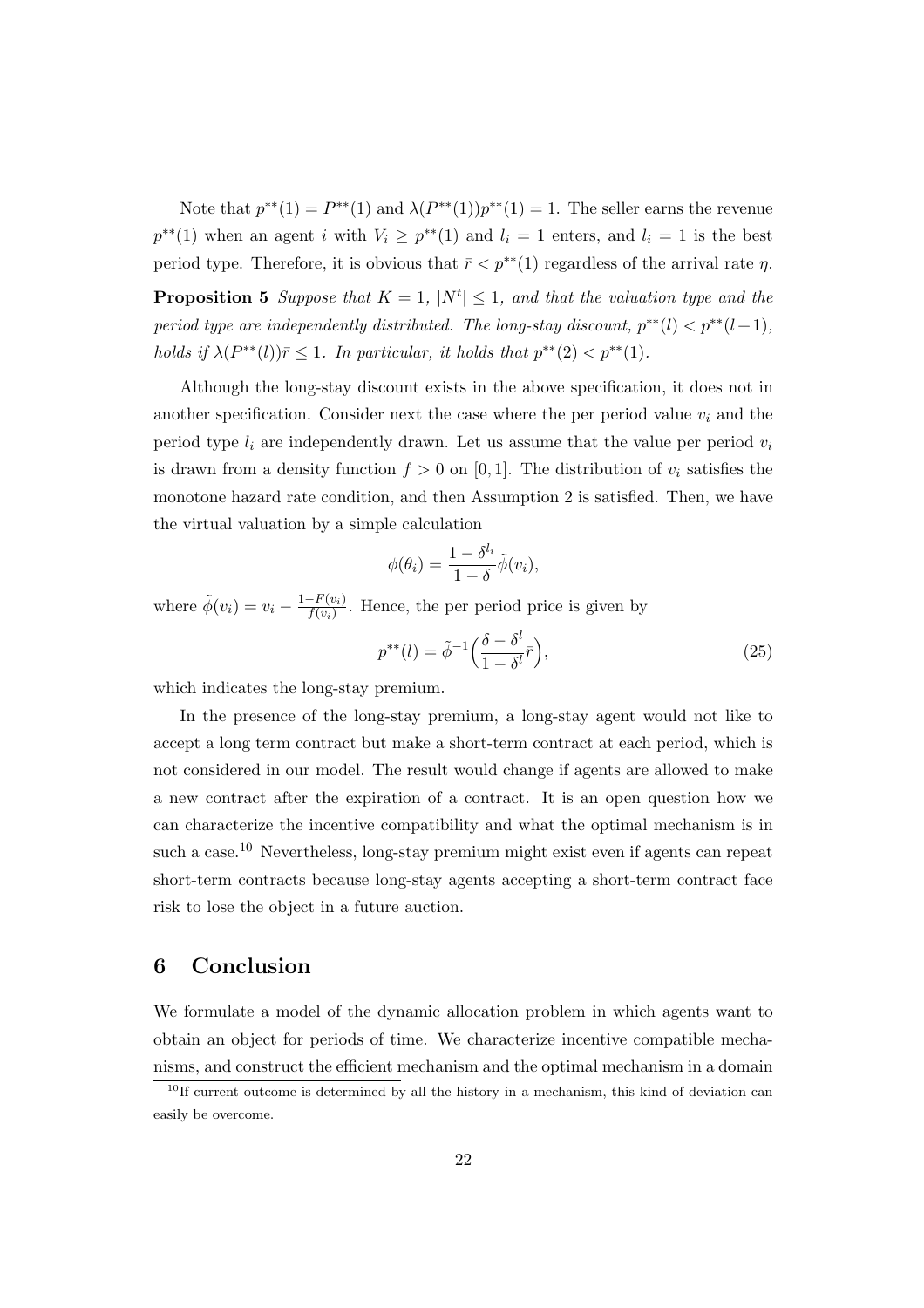where the seller offers simple long-term contracts. The dynamic VCG mechanism achieves efficiency in a dominant strategy equilibrium. With a monotone hazard rate condition, the optimal allocation policy maximizes the virtual welfare, similarly to Myerson (1981). It is worthy noting that it is possible to specify the efficient and the optimal allocation policies in several cases in our model. It is typically quite complicated or intractable in models of preceding studies such as Bergemann and Valimaki (2010), Mierendorff (2009), and Pai and Vohra (2011).

There are several avenues for future research. First, we need to investigate the efficient or optimal allocation policy further in detail. Although we focus on simple incomplete constracts, it is difficult to specify the allocation policy when there are multiple units. Second, characterization of incentive compatibility is open question when agents can repeat short-term contracts. Third, it would be interesting and important to consider the case in which agents often make new contracts after expiration, as considered by Bergemann and Valimaki (2010), Pavan et al. (2009), and Kakade et al. (2011). We would need to consider a dynamic structure to both the seller and agents in order consider various practical situations.

# **A Proofs**

### **A.1 Proof of Theorem 1**

(Only if part.) Suppose a mechanism is incentive compatible. Then, we have

$$
\alpha_i(V_i, l_i)V_i - q_i(V_i, l_i) \ge \alpha_i(V'_i, l_i)V_i - q_i(V'_i, l_i),
$$

hence,

$$
(\alpha_i(V_i, l_i) - \alpha_i(V'_i, l_i))V_i \ge q_i(V_i, l_i) - q_i(V'_i, l_i).
$$

Similarly, we have

$$
(\alpha_i(V_i, l_i) - \alpha_i(V'_i, l_i))V'_i \le q_i(V_i, l_i) - q_i(V'_i, l_i).
$$

Therefore,

$$
(\alpha_i(V_i, l_i) - \alpha_i(V'_i, l_i))V'_i \leq (\alpha_i(V_i, l_i) - \alpha_i(V'_i, l_i))V_i.
$$

Therefore,  $V_i' < V_i$  implies  $\alpha_i(V_i', l_i) \leq \alpha_i(V_i, l_i)$ .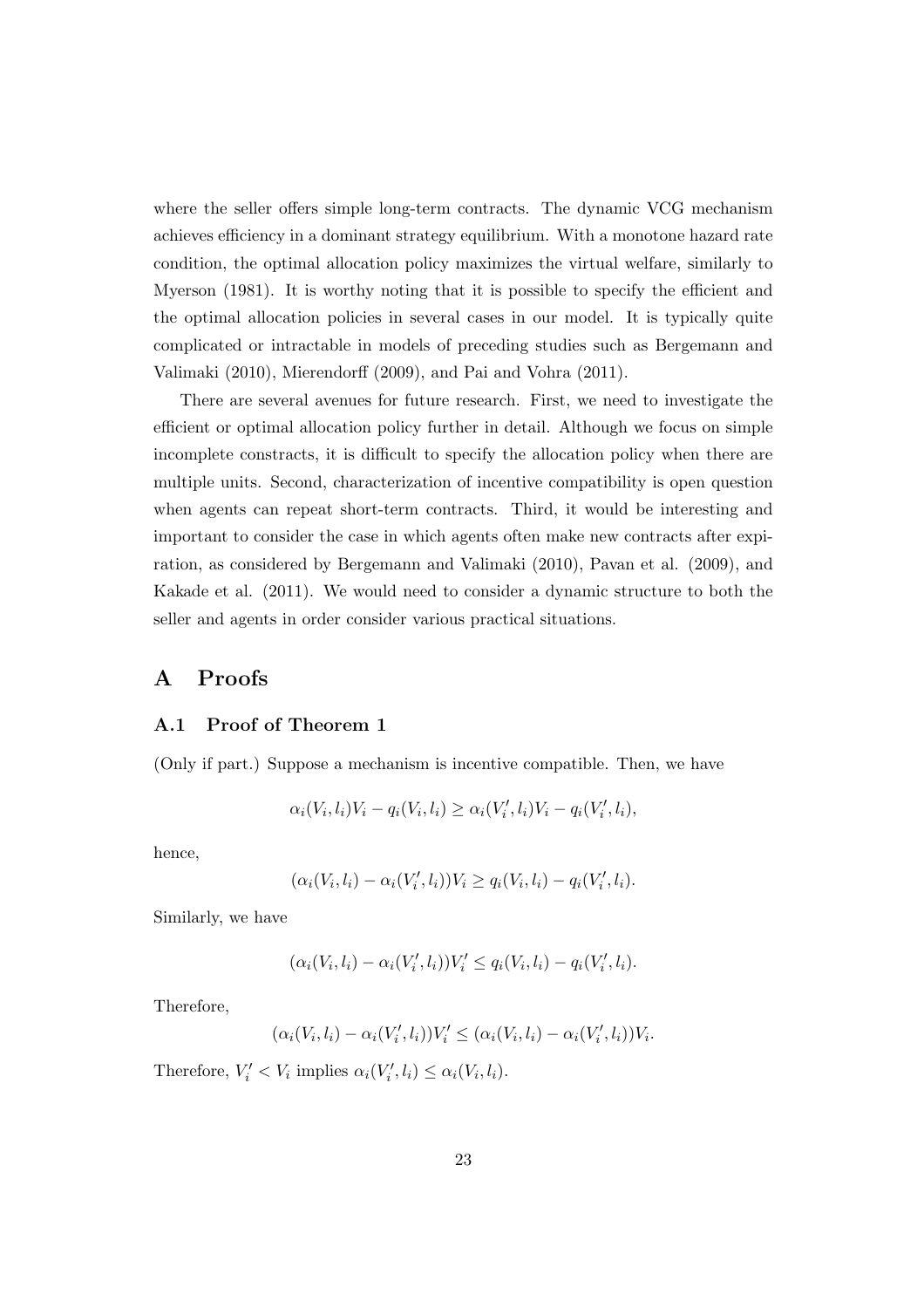From the standard argument of the envelope theorem (Milgrom and Segal, 2002), if  $V_i \in \arg \max_{\nu \in [0, \bar{V}]} \alpha_i(\nu, l_i) V_i - q_i(\nu, l_i)$ , then

$$
\frac{\partial \Pi_i(V_i, l_i)}{\partial V_i} = \alpha_i(V_i, l_i)
$$

almost everywhere, and

$$
\Pi_i(V_i, l_i) - \Pi_i(V'_i, l_i) = \int_{V'_i}^{V_i} \alpha_i(\nu, l_i) d\nu.
$$
\n(26)

Suppose  $l'_i > l_i$ . Then,  $\alpha_i((V'_i, l'_i), l_i) = \mathbb{E}[a_i(V'_i, l'_i, \theta_{-i}^t, h_t)\mathbb{I}_{\{m_i(z_i^t) = l'_i \ge l_i\}}] = \alpha_i(V'_i, l'_i)$ . Then incentive compatibility implies for all *V<sup>i</sup>* ,

$$
\Pi_i(V_i, l_i) \ge \alpha_i((V_i, l'_i), l_i)V_i - q_i(V_i, l'_i) \n= \alpha_i(V_i, l'_i)V_i - q_i(V_i, l'_i) \n= \Pi_i(V_i, l'_i).
$$
\n(27)

From the envelope formula (26), (27) yields

$$
\Pi_i(0, l_i) + \int_0^{V_i} \alpha_i(\nu, l_i) d\nu \ge \Pi_i(0, l'_i) + \int_0^{V_i} \alpha_i(\nu, l'_i) d\nu.
$$
 (28)

For  $V_i = 0$ , it also holds that  $\Pi_i(0, l_i) = -q_i(0, l_i)$ . Incentive compatibility requires  $-q_i(0, l_i) \ge -q_i(0, l'_i)$  for any  $l_i$  and  $l'_i$ , thus that  $-q_i(0, l_i)$  does not depend on  $l_i$ . Hence,  $\Pi_i(0, l_i) = \underline{\Pi}_i$  for all  $l_i$ .

(If part.) Since  $\alpha_i$  is monotone, each agent's expected payoff  $\pi_i((\nu, l_i), (V_i, l_i))$ satisfies the single crossing condition on  $(V_i, \nu)$ . Given  $l_i$ , a standard argument and Lemma 1 implies for all  $V_i'$ ,

$$
\alpha_i(V_i, l_i)V_i - q_i(V_i, l_t) \geq \alpha_i(V'_i, l_i)V_i - q_i(V'_i, l_i).
$$

Suppose  $l'_i > l_i$ . Note that  $\alpha_i((V_i, l'_i), l_i) = \alpha_i(V_i, l'_i)$ . Hence, for any  $V'_i$ ,

$$
\alpha_i((V'_i, l'_i), l_i)V_i - q_i(V'_i, l'_i) = \alpha_i(V'_i, l'_i)V_i - q_i(V'_i, l'_i) \n\leq \Pi_i(V_i, l'_i) \n\leq \Pi_i(V_i, l_i).
$$

The last inequality holds from the conditions 2 and 3.

The envelope condition (7) implies

$$
-q_i(V_i, l_i) = \underline{\Pi}_i + \int_0^{V_i} [\alpha_i(\nu, l_i) - \alpha_i(V_i, l_i)] d\nu
$$
  

$$
\leq \Pi_i(0, l_i),
$$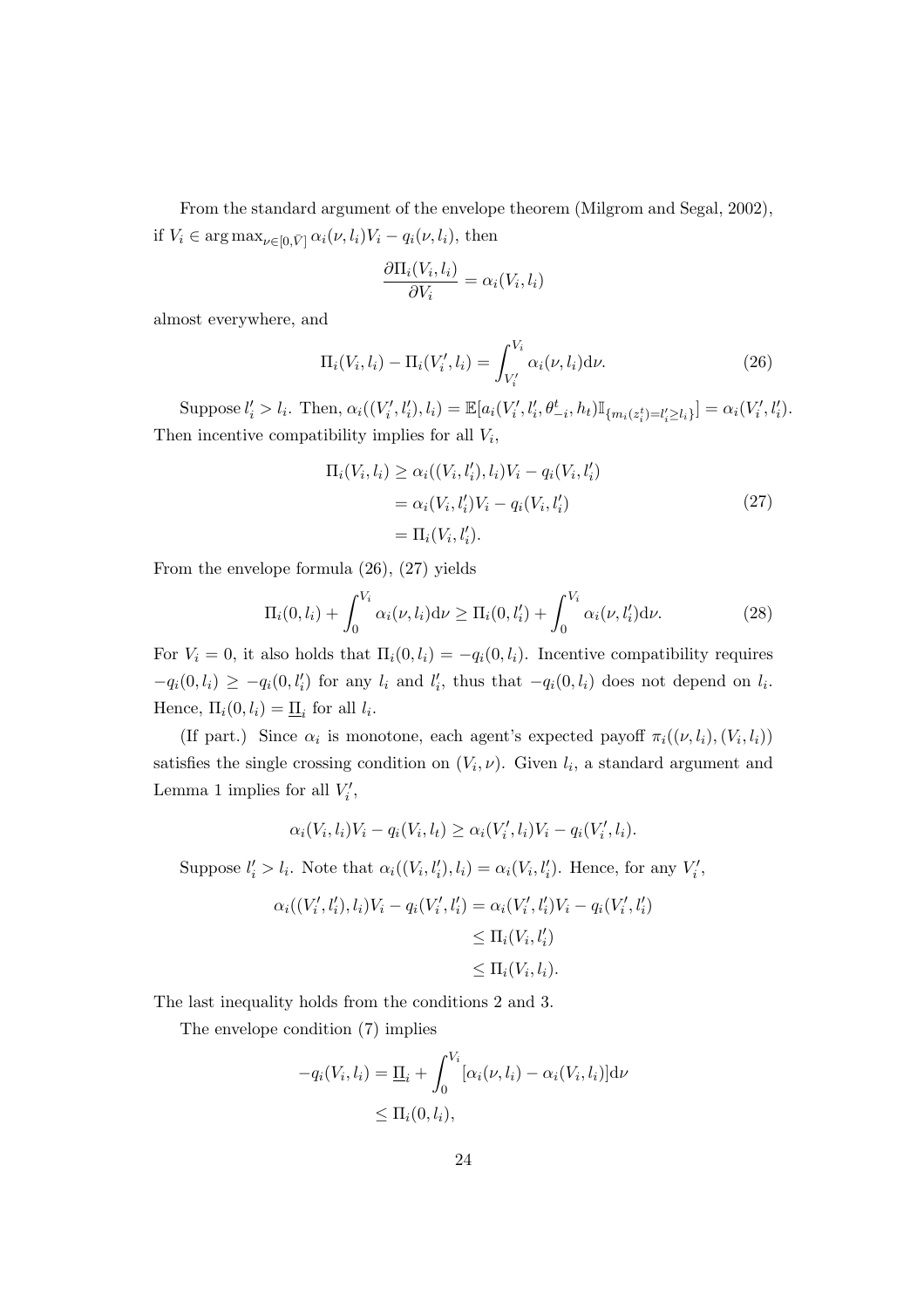where inequality comes from the monotonicity of  $\alpha_i$ . Then, for all  $V'_i$  and all  $l'_i < l_i$ ,

$$
\alpha_i((V'_i, l'_i), l_i)V_i - q_i(V'_i, l'_i) = -q_i(V'_i, l'_i)
$$
  
\n
$$
\leq \Pi_i(0, l'_i)
$$
  
\n
$$
= \Pi_i(0, l_i)
$$
  
\n
$$
\leq \Pi_i(V_i, l_i).
$$

The second equality comes from condition 3, and the last inqeuality is from the monotonicity and  $(7)$ .

### **A.2 Proof of Proposition 1**

Given a monotone policy  $\{a^t\}$  with Assumption 1 and any period type  $l_i$ , define a threshold type  $\hat{\theta}_i(\theta^t, h_t)$  as  $\hat{\theta}_{i2} = l_i$  and

$$
\hat{\theta}_{i1}(\theta^t, h_t) \equiv \hat{V}_i(l_i, \theta^t_{-i}, h_t) = \inf \{ \tilde{V}_i | a_i((\tilde{V}_i, l_i), \theta^t_{-i}, h_t) = 1 \}.
$$
\n(29)

Let  $\hat{V}_i(\theta_{-i}^t, h_t, l_i) = \infty$  if such  $\tilde{V}_i$  does not exist. Fix any  $\theta_{-i}^t$  and  $h_t$ . Abusing notaions, we drop  $(\theta^t_{-i}, h_t)$  and use the notation  $\hat{V}_i(l_i)$ .

Note that  $\hat{V}_i(l_i)$  is weakly increasing in  $l_i$ . If not,  $\hat{V}_i(l_i) < \hat{V}_i(l'_i)$  for some  $l_i >$  $l'_i$ . Suppose  $\theta_{i\epsilon} = (\hat{V}_i(l_i) + \epsilon, l_i)$  and  $\theta'_{i\epsilon} = (\hat{V}_i(l_i) + \epsilon, l'_i)$ . Then, by definition of  $\hat{V}_i, a_i(\theta_{i\epsilon}) = 1$  for all  $\epsilon > 0$  and  $a_i(\theta'_{i\epsilon}) = 0$  for  $\epsilon \in (0, \hat{V}_i(l'_i) - \hat{V}_i(l_i)),$  which is contradiction.

Now, consider a payment policy, which is defined as

$$
p_i(\theta^t, h_t) = \begin{cases} \hat{V}_i(l_i, \theta^t_{-i}, h_t) & \text{if } a_i = 1\\ 0 & \text{otherwise} \end{cases}
$$

*.*

**Case 1:**  $V_i < \hat{V}_i(l_i)$ .

If *i* reports the truth, he loses and the payoff is 0. When *i* reports  $\theta_i'$  such that  $l'_i \geq l_i$  and wins, then his payoff is

$$
V_i - \hat{V}_i(l'_i) \le V_i - \hat{V}_i(l_i) < 0.
$$

Hence, it is not profitable. When *i* reports  $\theta'_{i}$  such that  $l'_{i} < l_{i}$  and wins, then his payoff is  $-\hat{V}_i(l'_i) \leq 0$ . Therefore, truth-telling is optimal. **Case 2:**  $V_i \geq \hat{V}_i(l_i)$ .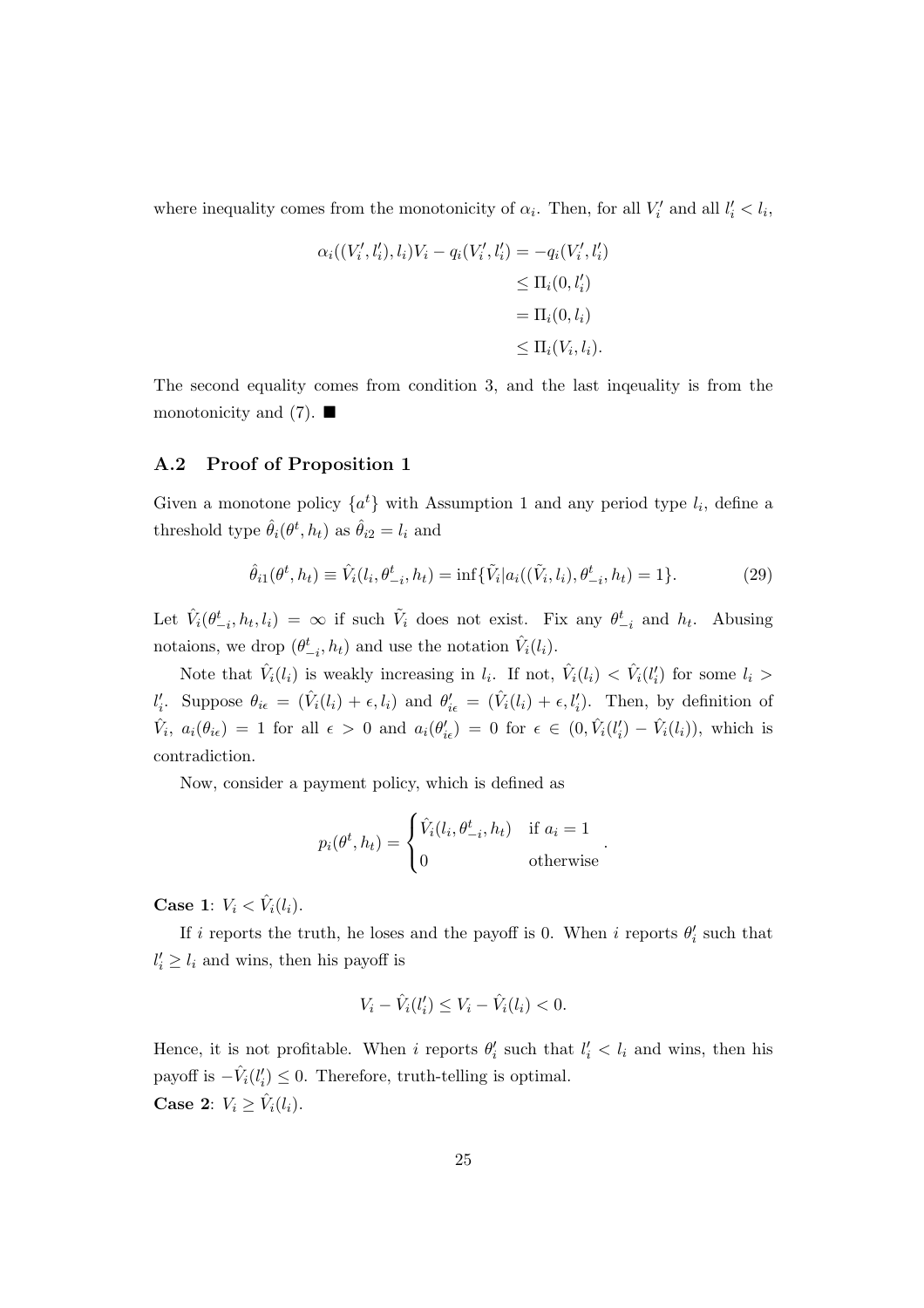When *i* reports truthfully, then he wins with a payoff  $V_i - \hat{V}_i(l_i) \geq 0$ . When *i* reports  $\theta'_i$  such that  $l'_i \geq l_i$  and wins, then his payoff is

$$
V_i - \hat{V}_i(l'_i) \le V_i - \hat{V}_i(l_i).
$$

When *i* reports  $\theta'_i$  such that  $l'_i < l_i$  and wins, then his payoff is  $-\hat{V}_i(l'_i) \leq 0$ . Therefore, truth-telling is optimal.  $\blacksquare$ 

### **A.3 Proof of Lemma 2**

Suppose that  $a_i^*(\theta^t, x^t) = 1$  for some  $i \in N^t$  of  $\theta^t = (V_i, l_i)$  under  $(\theta^t, x^t)$ . First, consider  $\theta'_{i} = (V'_{i}, l_{i})$  where  $V'_{i} > V_{i}$ . Note that the maximum social welfare without *i* is independent from  $\theta_i$ ;  $W_{-i}(\theta_i', \theta_{-i}^t, x^t) = W_{-i}(\theta_i^t, x^t)$ . On the other hand, the maximized social welfare is at least the same as the value in the case where  $a^*(\theta^t, x^t)$ is assigned at *t*. Hence,

$$
W(\theta_i', \theta_{-i}^t, x^t) \ge V_i' + \sum_{j \in N^t \setminus \{i\}} a_i^*(\theta^t, x^t) V_j + \delta \mathbb{E} W(\theta^{t+1}, G(y^*(\theta^t, x^t), x^t))
$$
  
>  $W(\theta^t, x^t)$   

$$
\ge W_{-i}(\theta^t, x^t) = W_{-i}(\theta_i', \theta_{-i}^t, x^t).
$$

Therefore, we have  $a_i^*(\theta_i', \theta_{-i}^*, x^t) = 1$ .

Now consider  $l_i \geq 2$  and  $\theta'_i = (V_i, l'_i)$  where  $l'_i < l_i$ . Suppose that the allocation at *t* is determined by  $a^*(\theta^t, x^t)$  and that the mechanism designer limits the supply of the objects to  $K_s - 1$  from period  $t + l'_i$  to  $t + l_i - 1$ . Then, the social welfare must be the same as in the case of  $(\theta^t, x^t)$ . Hence,

$$
W(\theta_i', \theta_{-i}^t, x^t) > \max_{\{y^s\}_{s=t+1}^{t+l_i-1} \{i \sum_{j \in N^t} a_j^*(\theta^t, x^t) V_j + \mathbb{E} \Big[ \sum_{s=t+1}^{t+l_i-1} \delta^{s-t-1} \sum_{j \in N^s} a_j^s V_j + \delta^{t+l_i} \mathbb{E} W(\theta^{t+l_i}, x^{t+l_i}) \Big] |\Omega \}
$$
  
=  $W(\theta^t, x^t)$   

$$
\geq W_{-i}(\theta^t, x^t) = W_{-i}(\theta_i', \theta_{-i}^t, x^t),
$$

where  $\Omega$  denotes the condition on the maximization. And,

$$
\Omega = \{ (t + 1 \le \forall s \le t + l'_i - 1) \sum_{j \in N^s} a_j^s \le K_s, (t + l'_i \le \forall s \le t + l_i - 1) \sum_{j \in N^s} a_j^s \le K_s - 1, x^{t + l_i} = G(y^{t + l_i - 1}, x^{t + l_i - 1}) \}.
$$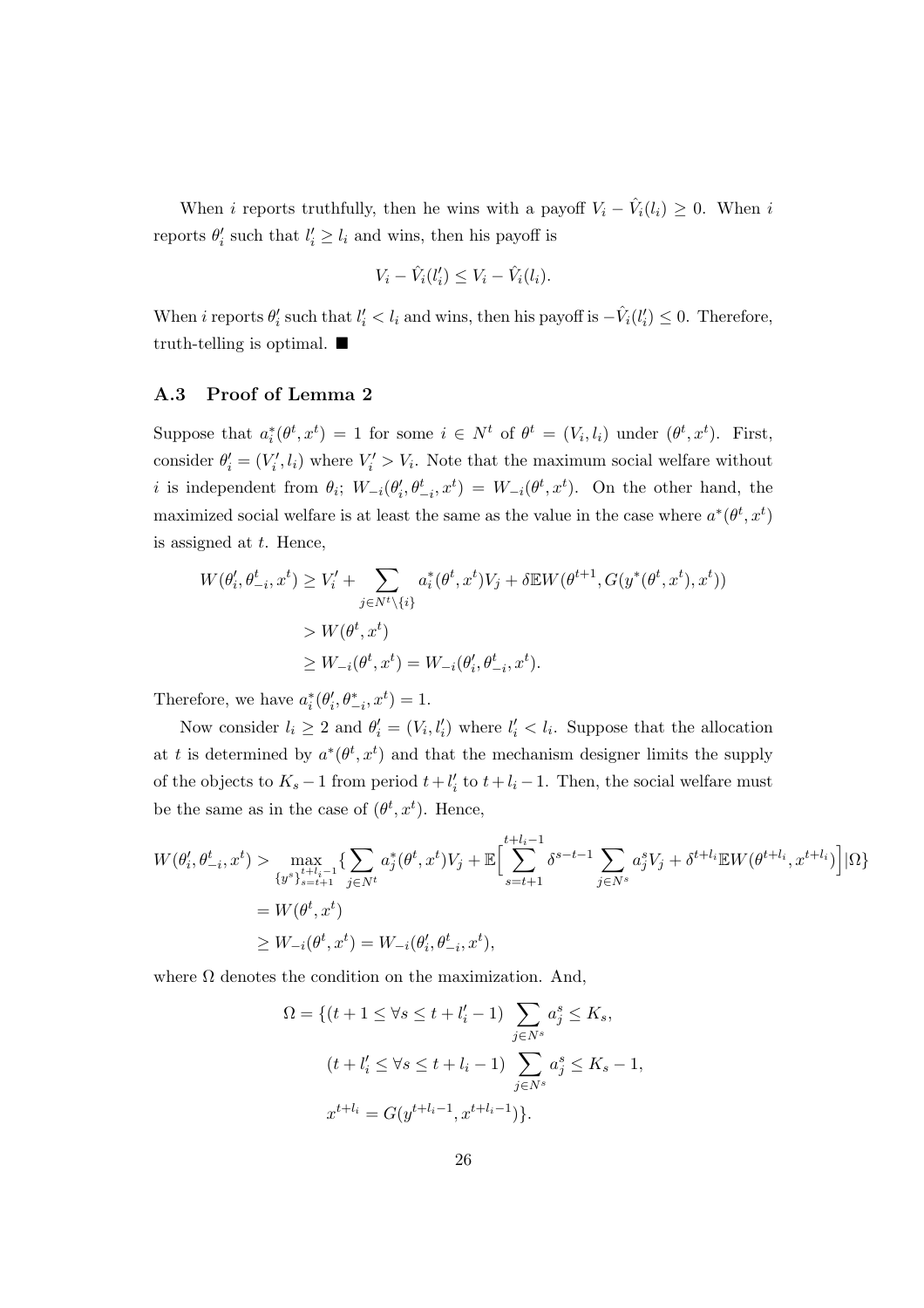The strict inequality must hold because there is a positive probability of arrival of an agent *j* at  $s \in [t + l'_i, t + l_i - 1]$  having a type  $\theta_j = (V_j, 1)$ . Therefore, we have  $a_i^*(\theta_i', \theta_{-i}^t, x^t) = 1$ .

### **A.4 Proof of Proposition 2**

For the current state  $(\theta^t, k)$ , let  $k^*(\theta^t, k)$  be the efficient allocation policy that determines the number of units allocated to long-stay agents. To show the proposition, we first show the following lemma.

**Lemma 3** For any  $\theta^t$ ,  $k^*(\theta^t, k)$  is non-increasing in k.

**Proof.** Suppose for contradiction that there exists *k* and for some  $\theta^t$ ,  $k^*(\theta^t, k)$  $k^*(\theta^t, k-1)$ . Let  $k^* \equiv k^*(\theta^t, k)$  and  $k^{**} \equiv k^*(\theta^t, k-1)$ . Since  $k^{**} < K-k$ , we have  $k^{11}$ 

$$
W(\theta^t, k) = \sum_{j=1}^{k^*} V^{(j)} + \sum_{j=1}^{K-k-k^*} v^{(j)} + \delta W(k^*)
$$
  
> 
$$
\sum_{j=1}^{k^{**}} V^{(j)} + \sum_{j=1}^{K-k-k^{**}} v^{(j)} + \delta W(k^{**}),
$$

and hence,

$$
\sum_{j=k^{**}+1}^{k^*} V^{(j)} - \sum_{j=K-k-k^*+1}^{K-k-k^{**}} v^{(j)} + \delta(W(k^*) - W(k^{**})) > 0.
$$
 (30)

Therefore, we have

$$
W(\theta^t, k-1) - W(\theta^t, k) = \sum_{j=1}^{k^{**}} V^{(j)} + \sum_{j=1}^{K-k-k^{**}} v^{(j)} + \delta W(k^{**}) - \sum_{j=1}^{k^{*}} V^{(j)} - \sum_{j=1}^{K-k-k^{*}} v^{(j)} - \delta W(k^{*})
$$
  

$$
= -\sum_{j=k^{**}+1}^{k^{*}} V^{(j)} + \sum_{j=K-k-k^{**}+1}^{K-k-k^{**}} v^{(j)} - \delta (W(k^{*}) - W(k^{**})) + v^{(K-k-k^{**}+1)}
$$
  

$$
< v^{(K-k-k^{**}+1)}.
$$
 (31)

However, it is obvious that

$$
W(\theta^t, k - 1) - W(\theta^t, k) \ge v^{(K - k - k^* + 1)}
$$
  

$$
\ge v^{(K - k - k^{**} + 1)},
$$

<sup>&</sup>lt;sup>11</sup>If equality holds,  $k^{**}$  is also an efficient allocation given  $(\theta^t, k)$ , and we can construct a nonincreasing allocation policy.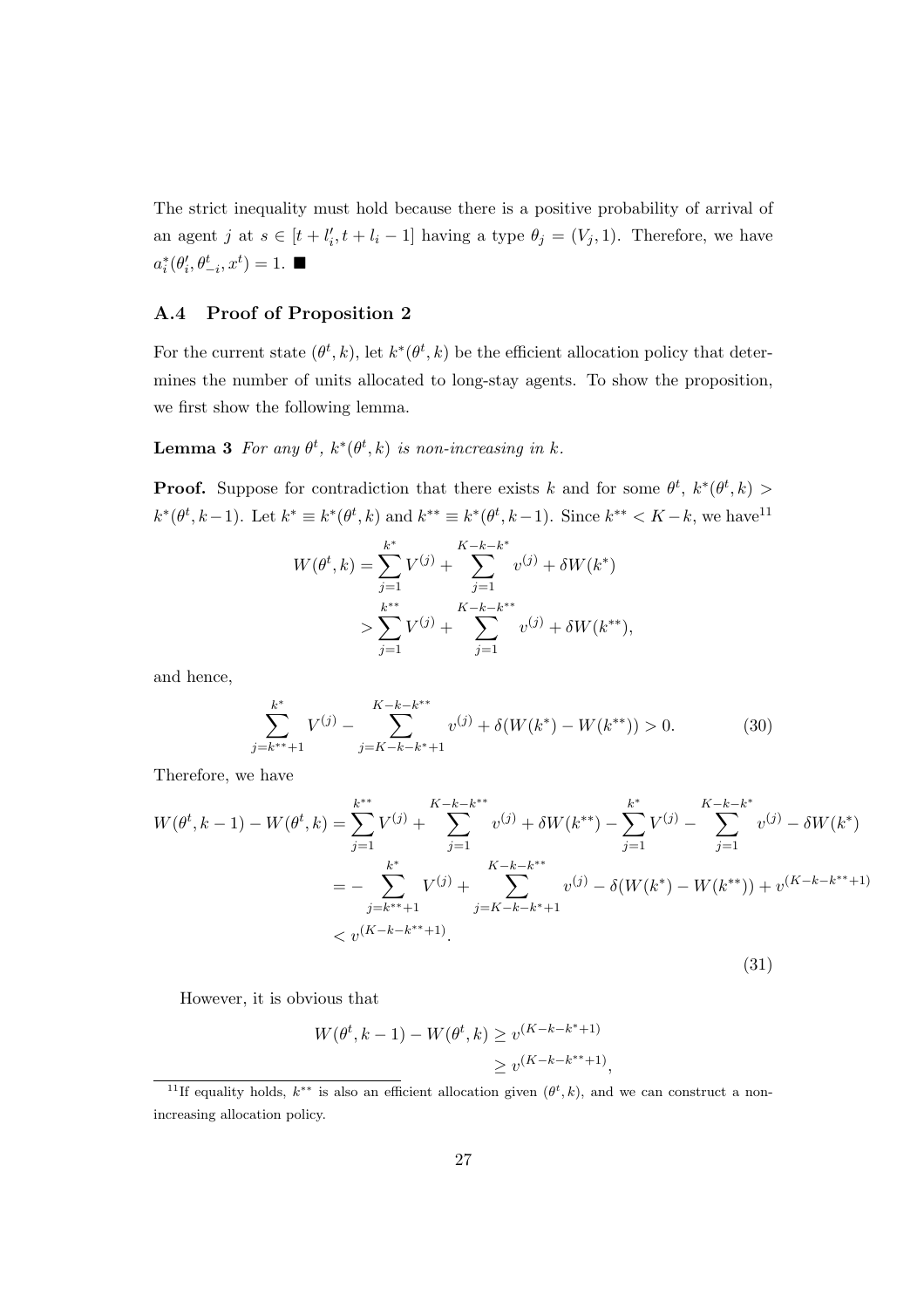which is a contradiction to (31).  $\Box$ 

Thus,  $k^* \leq k^{**}$ . Next, we show  $k^{**} \in \{k^*, k^* + 1\}$ .

Lemma 4 *If*  $W(k)$  *is concave,*  $k^{**} \in \{k^*, k^* + 1\}$ *.* 

**Proof.** Suppose  $W(k)$  is concave. Suppose for contradiction that for some k and  $\theta^t$ ,  $k^* + 2 \leq k^{**}$ .

Since  $k^* + 1 \leq k^{**} - 1 \leq K - k$ ,

$$
W(\theta^t, k) = \sum_{j=1}^{k^*} V^{(j)} + \sum_{j=1}^{K-k-k^*} v^{(j)} + \delta W(k^*)
$$
  
> 
$$
\sum_{j=1}^{k^*+1} V^{(j)} + \sum_{j=1}^{K-k-k^*-1} v^{(j)} + \delta W(k^* + 1),
$$

and hence,

$$
-V^{(k^*+1)} + v^{(K-k-k^*)} + \delta w(k^*+1) > 0.
$$
\n(32)

Since  $W(k)$  is concave, we have

$$
0 < -V^{(k^*+1)} + v^{(K-k-k^*)} + \delta w(k^*+1)
$$
  
\n
$$
\leq -V^{(k^*+2)} + v^{(K-k-k^*-1)} + \delta w(k^*+2)
$$
  
\n
$$
\leq \dots
$$
 (33)

Therefore, we have

$$
W(\theta^t, k-1) - \left[\sum_{j=1}^{k^*+1} V^{(j)} + \sum_{j=1}^{K-k-k^*} v^{(j)} + \delta W(k^*+1)\right]
$$
  
\n
$$
= \sum_{j=k^*+2}^{k^{**}} V^{(j)} - \sum_{j=K-k-k^*+2}^{K-k-k^*} v^{(j)} - \delta(W(k^*+1) - W(k^{**}))
$$
  
\n
$$
\leq \sum_{j=k^*+1}^{k^{**}-1} V^{(j)} - \sum_{j=K-k-k^*+2}^{K-k-k^*} v^{(j)} - \delta(w(k^*+2) + w(k^*+3) + \dots + w(k^{**}))
$$
  
\n
$$
\leq \sum_{j=k^*+1}^{k^{**}-1} V^{(j)} - \sum_{j=K-k-k^*+2}^{K-k-k^*} v^{(j)} - \delta(w(k^*+1) + w(k^*+2) + \dots + w(k^{**}-1))
$$
  
\n
$$
< 0.
$$

The second inequality comes from the concavity of  $W(k)$ . This contradicts the optimality of  $W(\theta^t, k-1)$ .  $\square$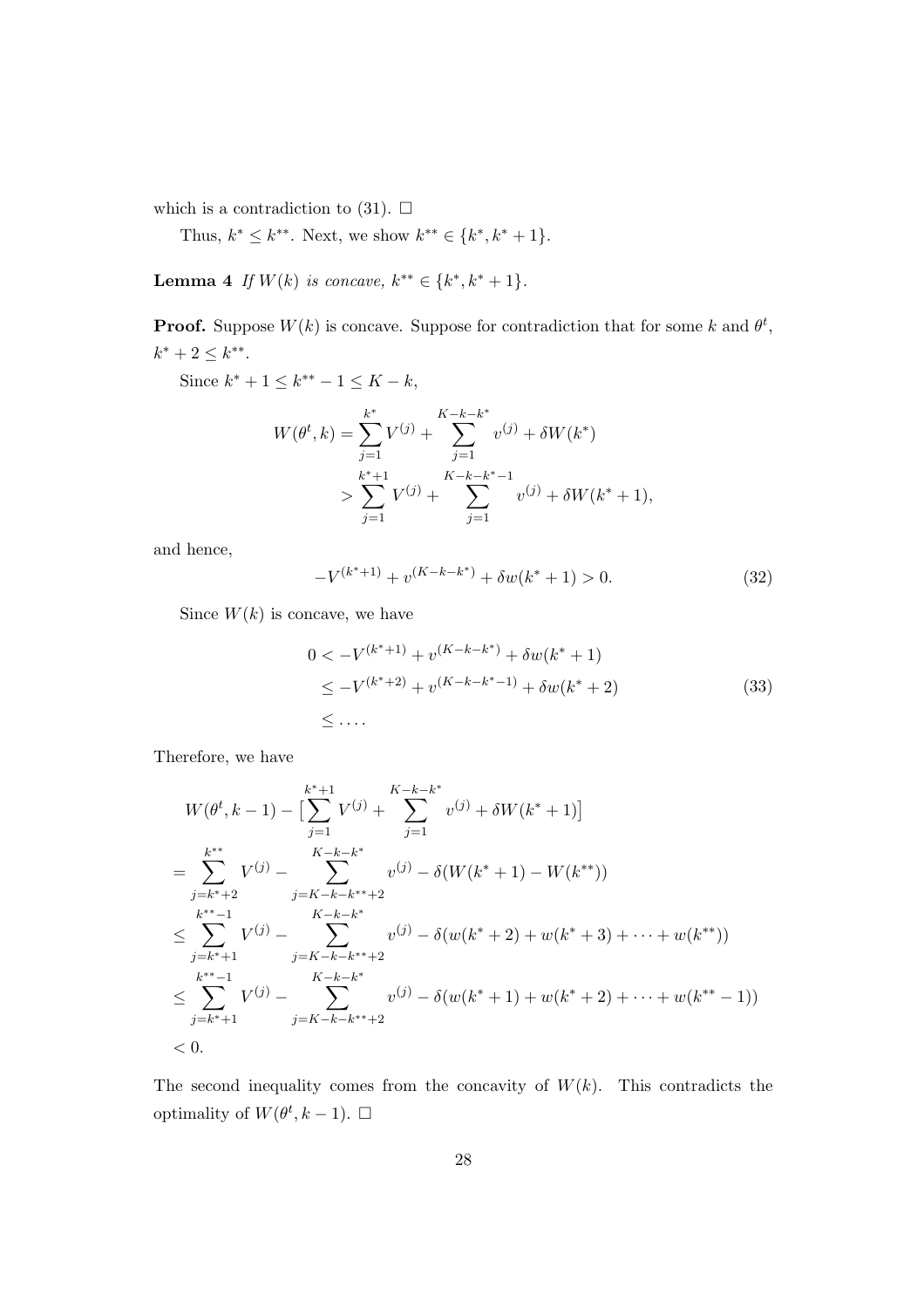Finally, we show the proposition. Since the Bellman operator is a contraction, it suffice to show that if any continuation value  $\hat{W}(\theta^t, k)$  is concave in k, then the mapping is also concave. Let  $k^{***} \equiv k^*(\theta^t, k-2)$ .

**Case 1:**  $k^{**} = k^*$  or  $k^{***} = k^{**}$ .

Note that

$$
w(\theta^t, k) \ge v^{(K-k-k^*+1)}.
$$

Since  $k^*$  ≤  $K - k$  and  $k^{***}$  ≤  $k^* + 1$  ≤  $K - k + 1$ ,

$$
w(\theta^t, k - 1)
$$
  
\n
$$
\leq \sum_{j=1}^{k^{***}} V^{(j)} + \sum_{j=1}^{K-k-k^{***}+2} v^{(j)} + \delta W(k^{***}) - \sum_{j=1}^{k^{***}} V^{(j)} - \sum_{j=1}^{K-k-k^{***}+1} v^{(j)} - \delta W(k^{***})
$$
  
\n
$$
= v^{(K-k-k^{***}+2)}
$$
  
\n
$$
\leq v^{(K-k-k^{**}+1)}
$$
  
\n
$$
\leq w(\theta^t, k).
$$

**Case 2:**  $k^{**} = k^* + 1$  and  $k^{***} = k^{**} + 1 = k^* + 2$ .

Note that

$$
W(\theta^t, k-1) - W(\theta^t, k) = V^{(k^*+1)} + \delta(\hat{W}(k^*+1) - \hat{W}(k^*))
$$

and

$$
W(\theta^t, k-2) - W(\theta^t, k-1) = V^{(k^*+2)} + \delta(\hat{W}(k^*+2) - \hat{W}(k^*+1)).
$$

Hence,

$$
W(\theta^t, k-1) - W(\theta^t, k) \ge W(\theta^t, k-2) - W(\theta^t, k-1).
$$

 $\blacksquare$ 

### **A.5 Proof of Theorem 3**

Suppose agent  $i \in N^t$  is a long-stay agent with a type  $V_i = V^{(k)}$  and satisfies

$$
V_i \ge v^{(K_t + 1 - k)} + \delta w(k).
$$

Then, we have

$$
\cdots \ge V^{(k-1)} \ge V^{(k)} \ge v^{(K_t+1-k)} + \delta w(k)
$$

$$
\ge v^{(K_t+2-k)} + \delta w(k-1)
$$

$$
\ge \dots
$$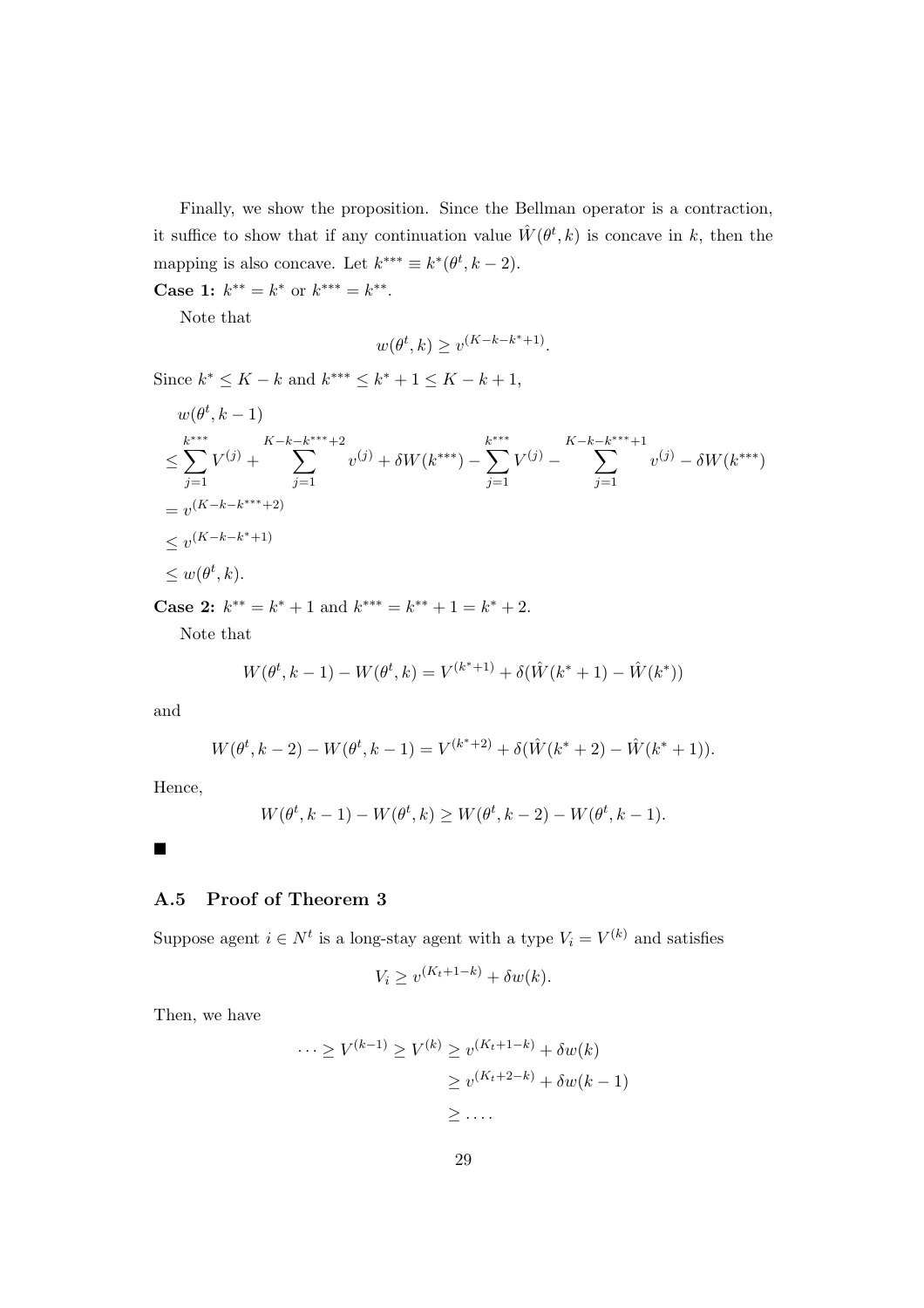Hence, we have

$$
\sum_{j=1}^{k} V^{(j)} + \sum_{j=1}^{K_t - k} v^{(j)} + \delta W(k)
$$
\n
$$
\geq \sum_{j=1}^{k-1} V^{(j)} + \sum_{j=1}^{K_t + 1 - k} v^{(j)} + \delta W(k - 1)
$$
\n
$$
= \sum_{j=1}^{k-2} V^{(j)} + \sum_{j=1}^{K_t + 2 - k} v^{(j)} + \delta W(k - 2) + [V^{(k-1)} - v^{(K_t + 2 - k)} - \delta w(k - 1)]
$$
\n
$$
\geq \sum_{j=1}^{k-2} V^{(j)} + \sum_{j=1}^{K_t + 2 - k} v^{(j)} + \delta W(k - 2)
$$
\n
$$
\geq \dots
$$

Therefore, if we ignore the case of ties, the optimal solution does not lie in  $\{0, \ldots, k-\}$ 1*}* but lies in  $\{k, \ldots, K_t\}$ . Agent *i* wins the object.

Conversely, suppose

$$
V_i \le v^{(K_t + 1 - k)} + \delta w(k).
$$

Then, we have

$$
\cdots \le V^{(k+1)} \le V^{(k)} \le v^{(K_t+1-k)} + \delta(W(k-1) - W(k))
$$
  

$$
\le v^{(K_t-k)} + \delta(W(k) - W(k+1))
$$
  

$$
\le \dots
$$

Similar calculations as above yield

$$
\sum_{j=1}^{k-1} V^{(j)} + \sum_{j=1}^{K_t+1-k} v^{(j)} + \delta W(k-1) \ge \sum_{j=1}^{k'} V^{(j)} + \sum_{j=1}^{K_t-k'} v^{(j)} + \delta W(k')
$$

for all  $k' \geq k$ . Hence, the optimal solution lies in  $\{0, \ldots, k-1\}$ . ■

# **References**

- [1] Athey, S., and I. Segal (2007), "An Efficient Dynamic Mechanism," Unpublished manuscript, Stanford University.
- [2] Bikhchandani, S., S. Chatterji, R. Lavi, A. Mu'alem, N. Nisan, and A. Sen (2006), "Weak Monotonicity Characterizes Deterministic Dominant-Strategy Implementation," *Econometrica*, 74, 1109-1132.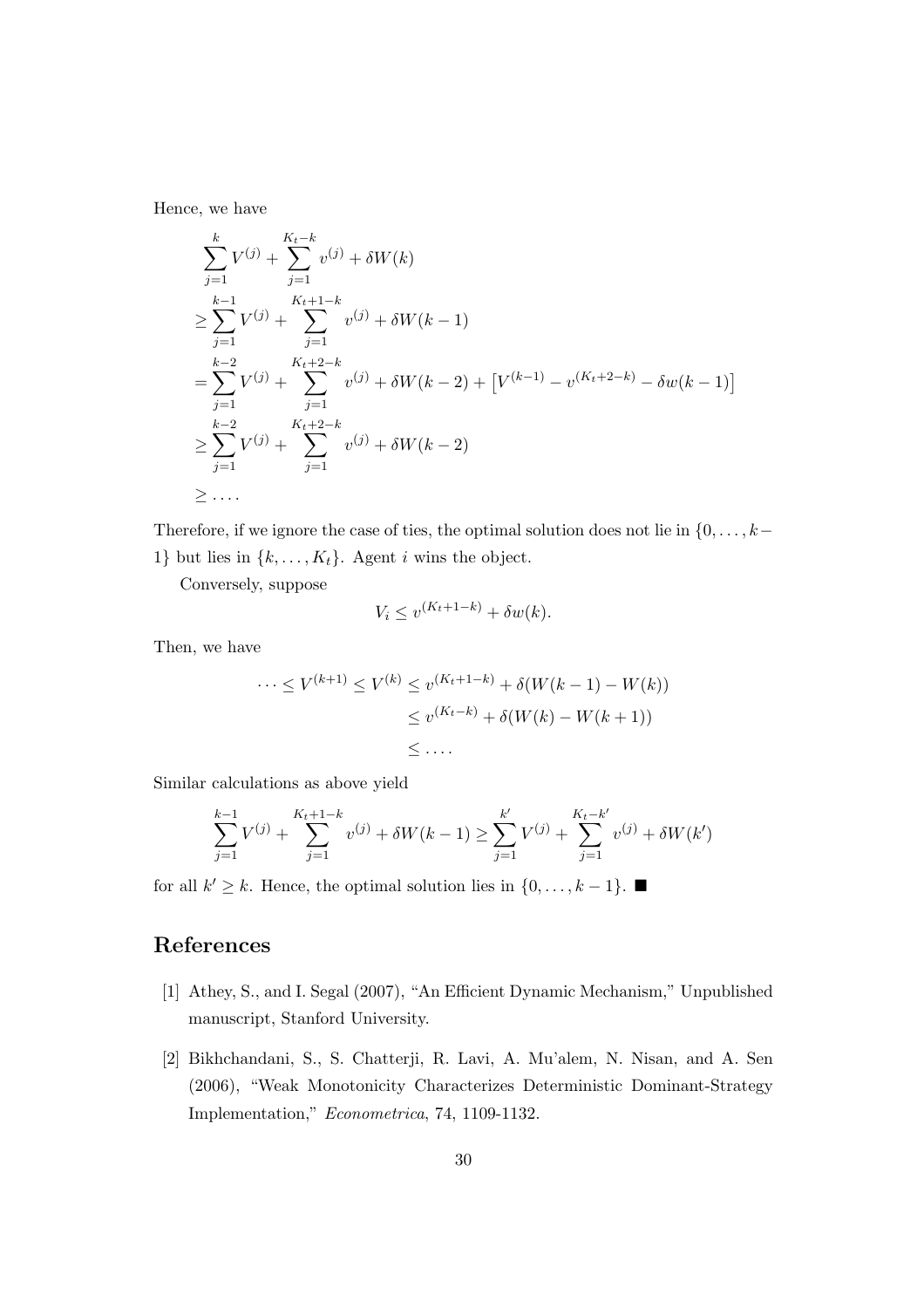- [3] Bergemann, D., and M. Said (2011), "Dynamic Auctions: A Survey," *Wiley Encyclopedia of Operations Research and Management Science*.
- [4] Bergemann, D., and J. Valimaki (2010), "The Dynamic Pivot Mechanism," *Econometrica*, 78, 771-789.
- [5] Board, S., and A. Skrzypacz (2010), "Revenue Management with Forward-Looking Buyers," Unpublished manuscript, Stanford University.
- [6] Gershkov, A., and B. Moldovanu (2009), "Dynamic Revenue Maximization with Heterogeneous Objects: A Mechanism Design Approach," *American Economic Journal: Microeconomics*, 1, 168-198.
- [7] Gershkov, A., and B. Moldovanu (2010), "Efficient Sequential Assignment with Incomplete Information," *Games and Economic Behavior*, 68, 144-154.
- [8] Hajiaghayi, M., R. Kleinberg, M. Mahdian, and D.C. Parkes (2005), "Online Auctions with Re-Usable Goods," *Proceedings of the 6th ACM Conference on Electronic Commerce (EC '05)*, 165-174.
- [9] Kakade, S.M., I. Lobel, and H. Nazerzadeh (2011), "Optimal Dynamic Mechanism Design and the Virtual Pivot Mechanism," Unpublished manuscript, Microsoft Research.
- [10] Lavi, R., and N. Nisan (2000), "Competitive Analysis of Incentive Compatible Online Auctions," *Proceedings of the 2nd Conference on Electronic Commerce (EC '00)*, 233-241.
- [11] Mierendorff, K. (2009), "Optimal Dynamic Mechanism Design with Deadlines," Unpublished manuscript, University of Bonn.
- [12] Milgrom, P., and I. Segal (2002), "Envelope Theorems for Arbitrary Choice Sets," *Econometrica*, 70, 583-601.
- [13] Myerson, R. (1981), "Optimal Auction Design," *Mathematics of Operations Research*, 6, 58-73.
- [14] Pai, M., and R. Vohra (2011), "Optimal Dynamic Auctions and Simple Index Rules," Unpublished manuscript, Northwestern University.